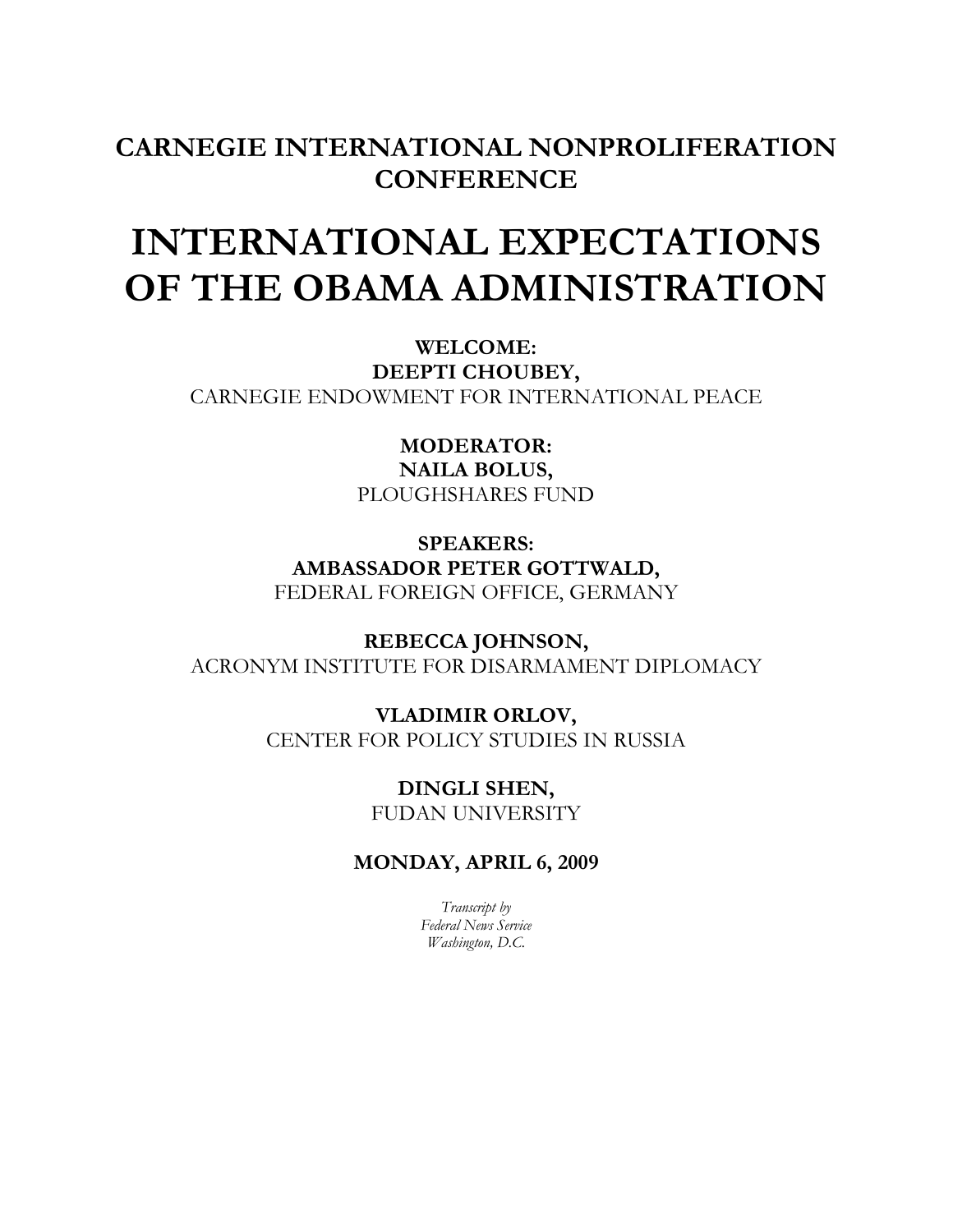DEEPTI CHOUBEY: I'm Deepti Choubey. I'm the deputy director of Carnegie's Nonproliferation program. And I'd like to add my own welcome to Jessica's and say how glad we are that so many of you can be with us today.

When we chose the date of this conference back in the December of 2007, there was no way we could have predicted that the new president of the United States would choose to give a landmark address on our issues just in time for our gathering. So we'd like to share with you an excerpt from his speech in Prague yesterday.

And then, in keeping with Carnegie's emphasis on the value of international perspectives to assess the import and implications of key developments, we have with us today a selection of international experts who will reflect on the speech and we'll then invite you to do the same.

Thank you.

(Begin video segment.)

PRESIDENT BARACK OBAMA: It's fundamental to the security of our nations and to the peace of the world – that's the future of nuclear weapons in the  $21<sup>st</sup>$  century.

The existence of thousands of nuclear weapons is the most dangerous legacy of the Cold War. No nuclear war was fought between the United States and the Soviet Union, but generations lived with the knowledge that their world could be erased in a single flash of light. Cities like Prague that existed for centuries, that embodied the beauty and the talent of so much of humanity, would have ceased to exist.

Today, the Cold War has disappeared but thousands of those weapons have not. In a strange turn of history, the threat of global nuclear war has gone down, but the risk of a nuclear attack has gone up. More nations have acquired these weapons. Testing has continued. Black market trade in nuclear secrets and nuclear materials abound. The technology to build a bomb has spread. Terrorists are determined to buy, build or steal one. Our efforts to contain these dangers are centered on a global non-proliferation regime, but as more people and nations break the rules, we could reach the point where the center cannot hold.

Now, understand, this matters to people everywhere. One nuclear weapon exploded in one city – be it New York or Moscow, Islamabad or Mumbai, Tokyo or Tel Aviv, Paris or Prague – could kill hundreds of thousands of people. And no matter where it happens, there is no end to what the consequences might be – for our global safety, our security, our society, our economy, to our ultimate survival.

Some argue that the spread of these weapons cannot be stopped, cannot be checked – that we are destined to live in a world where more nations and more people possess the ultimate tools of destruction. Such fatalism is a deadly adversary, for if we believe that the spread of nuclear weapons is inevitable, then in some way we are admitting to ourselves that the use of nuclear weapons is inevitable.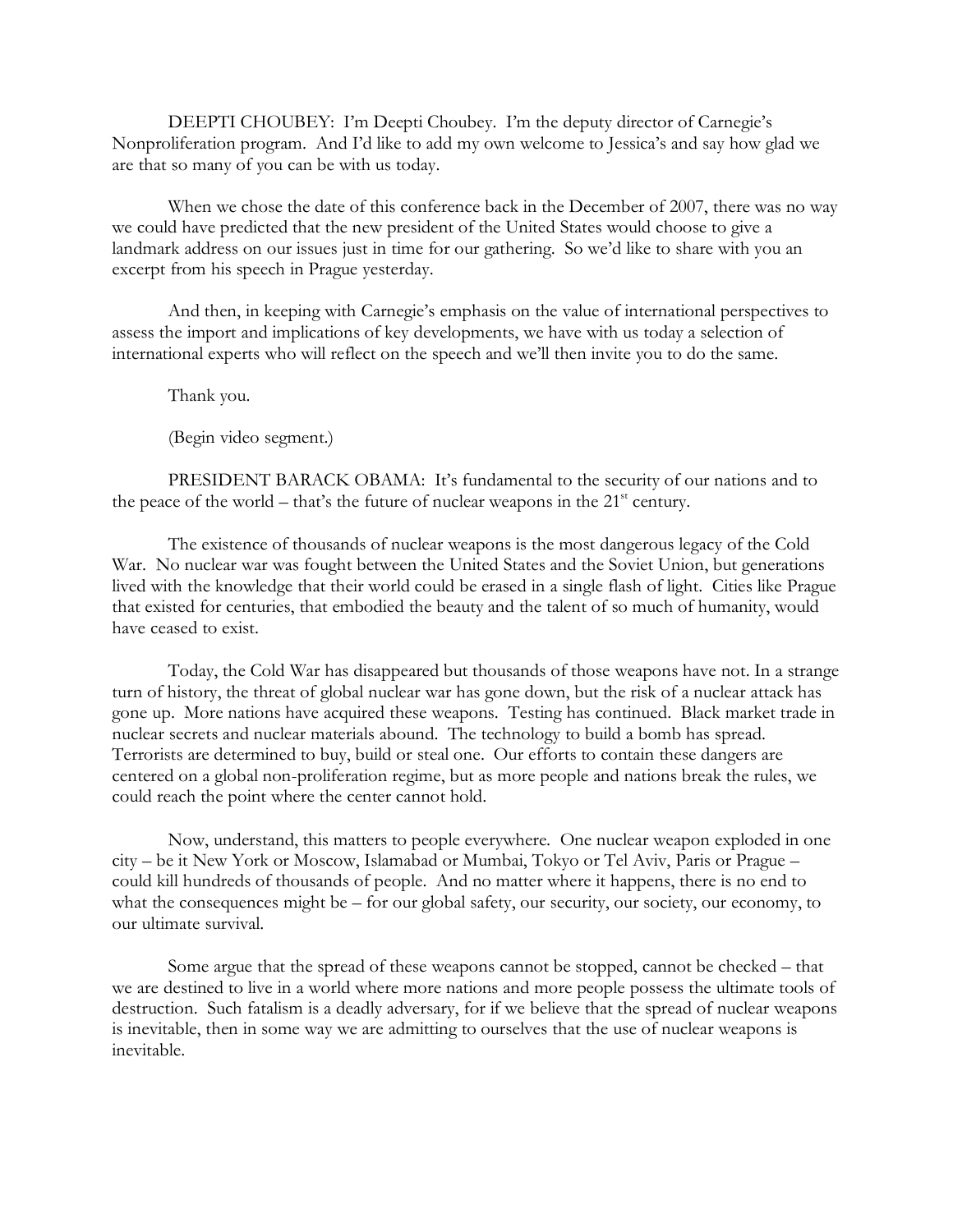Just as we stood for freedom in the  $20<sup>th</sup>$  century, we must stand together for the right of people everywhere to live free from fear in the  $21<sup>st</sup>$  century. (Applause.) And as nuclear power – as a nuclear power, as the only nuclear power to have used a nuclear weapon, the United States has a moral responsibility to act. We cannot succeed in this endeavor alone, but we can lead it. We can start it.

So today, I state clearly and with conviction America's commitment to seek the peace and security of a world without nuclear weapons. (Applause.) I'm not naive . This goal will not be reached quickly – perhaps not in my lifetime. It will take patience and persistence. But now we, too, must ignore the voices who tell us that the world cannot change. We have to insist, "Yes, we can." (Applause.)

Now, let me describe to you the trajectory we need to be on. First, the United States will take concrete steps towards a world without nuclear weapons. To put an end to Cold War thinking, we will reduce the role of nuclear weapons in our national security strategy and urge others to do the same. Make no mistake: as long as these weapons exist, the United States will maintain a safe, secure and effective arsenal to deter any adversary, and guarantee that defense to our allies – including the Czech Republic. But we will begin the work of reducing our arsenal.

To reduce our warheads and stockpiles, we will negotiate a new Strategic Arms Reduction Treaty with the Russians this year. (Applause.) President Medvedev and I began this process in London, and will seek a new agreement by the end of this year that is legally binding and sufficiently bold. And this will set the stage for further cuts, and we will seek to include all nuclear weapons states in this endeavor.

To achieve a global ban on nuclear testing, my administration will immediately and aggressively pursue U.S. ratification of the Comprehensive Test Ban Treaty. (Applause.) After more than five decades of talks, it is time for the testing of nuclear weapons to finally be banned.

And to cut off the building blocks needed for a bomb, the United States will seek a new treaty that verifiably ends the production of fissile materials intended for use in state nuclear weapons. If we are serious about stopping the spread of these weapons, then we should put an end to the dedicated production of weapons-grade materials that create them. That's the first step.

Second, together we will strengthen the Nuclear Nonproliferation Treaty as a basis for cooperation.

The basic bargain is sound: Countries with nuclear weapons will move towards disarmament, countries without nuclear weapons will not acquire them, and all countries can access peaceful nuclear energy.

To strengthen the treaty, we should embrace several principles. We need more resources and authority to strengthen international inspections. We need real and immediate consequences for countries caught breaking the rules or trying to leave the treaty without cause.

And we should build a new framework for civil nuclear cooperation, including an international fuel bank, so that countries can access peaceful power without increasing the risks of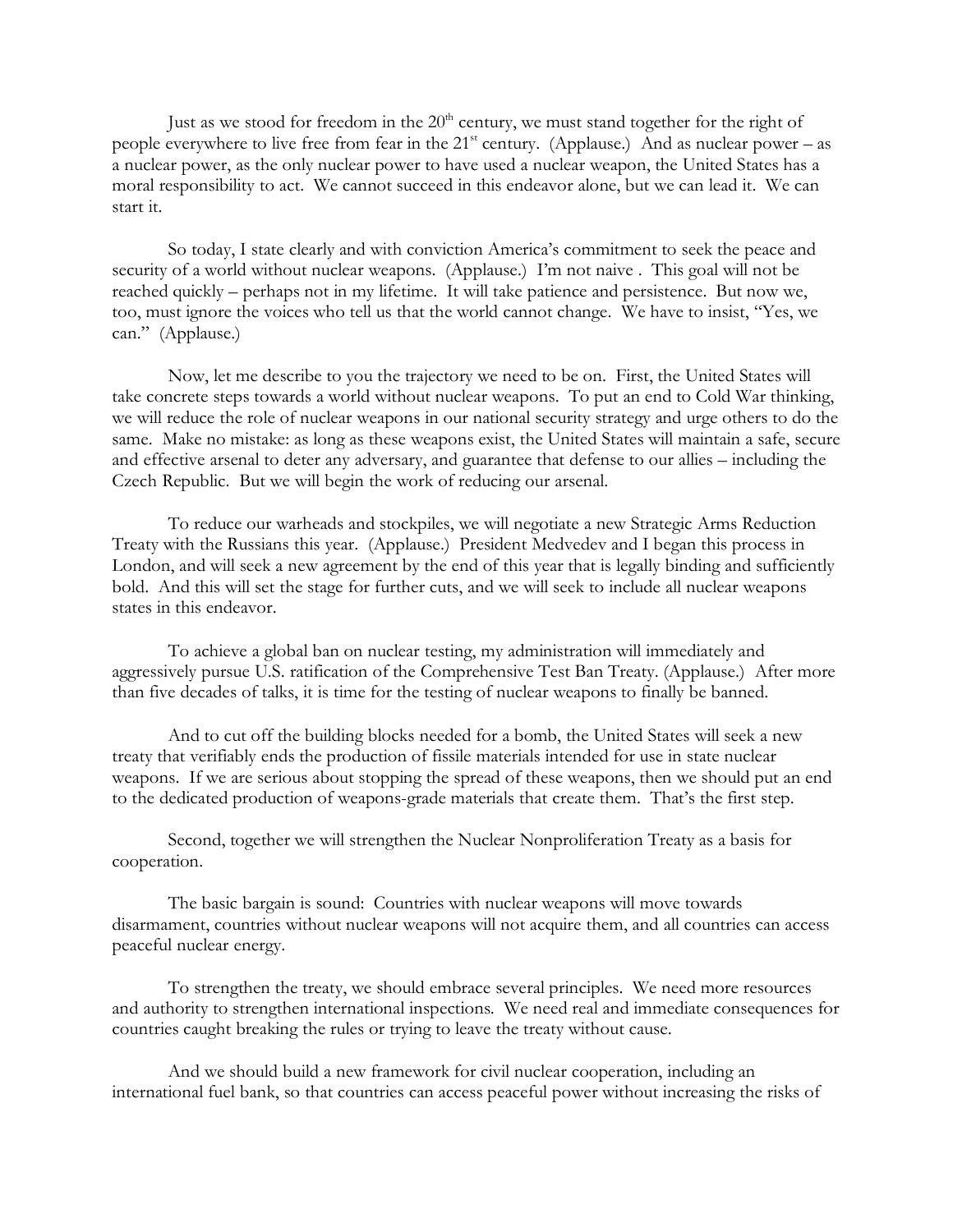proliferation. That must be the right of every nation that renounces nuclear weapons, especially developing countries embarking on peaceful programs. And no approach will succeed if it's based on the denial of rights to nations that play by the rules. We must harness the power of nuclear energy on behalf of our efforts to combat climate change, and to advance peace and opportunity for all people.

But we go forward with no illusions. Some countries will break the rules. That's why we need a structure in place that ensures when any nation does, they will face consequences.

Just this morning, we were reminded again of why we need a new and more rigorous approach to address this threat. North Korea broke the rules once again by testing a rocket that could be used for long range missiles. This provocation underscores the need for action – not just this afternoon at the U.N. Security Council, but in our determination to prevent the spread of these weapons.

Rules must be binding. Violations must be punished. Words must mean something. The world must stand together to prevent the spread of these weapons. Now is the time for a strong international response – (applause) – now is the time for a strong international response, and North Korea must know that the path to security and respect will never come through threats and illegal weapons. All nations must come together to build a stronger global regime. And that's why we must stand shoulder to shoulder to pressure the North Koreans to change course.

Iran has yet to build a nuclear weapon. My administration will seek engagement with Iran based on mutual interests and mutual respect. We believe in dialogue. (Applause.)

But in that dialogue we will present a clear choice. We want Iran to take its rightful place in the community of nations, politically and economically. We will support Iran's right to peaceful nuclear energy with rigorous inspections. That's a path that the Islamic Republic can take. Or the government can choose increased isolation, international pressure, and a potential nuclear arms race in the region that will increase insecurity for all.

So let me be clear: Iran's nuclear and ballistic missile activity poses a real threat, not just to the United States, but to Iran's neighbors and our allies. The Czech Republic and Poland have been courageous in agreeing to host a defense against these missiles. As long as the threat from Iran persists, we will go forward with a missile defense system that is cost-effective and proven. (Applause.) If the Iranian threat is eliminated, we will have a stronger basis for security, and the driving force for missile defense construction in Europe will be removed. (Applause.)

So, finally, we must ensure that terrorists never acquire a nuclear weapon. This is the most immediate and extreme threat to global security. One terrorist with one nuclear weapon could unleash massive destruction. Al Qaeda has said it seeks a bomb and that it would have no problem with using it. And we know that there is unsecured nuclear material across the globe. To protect our people, we must act with a sense of purpose without delay.

So today I am announcing a new international effort to secure all vulnerable nuclear material around the world within four years. We will set new standards, expand our cooperation with Russia, pursue new partnerships to lock down these sensitive materials.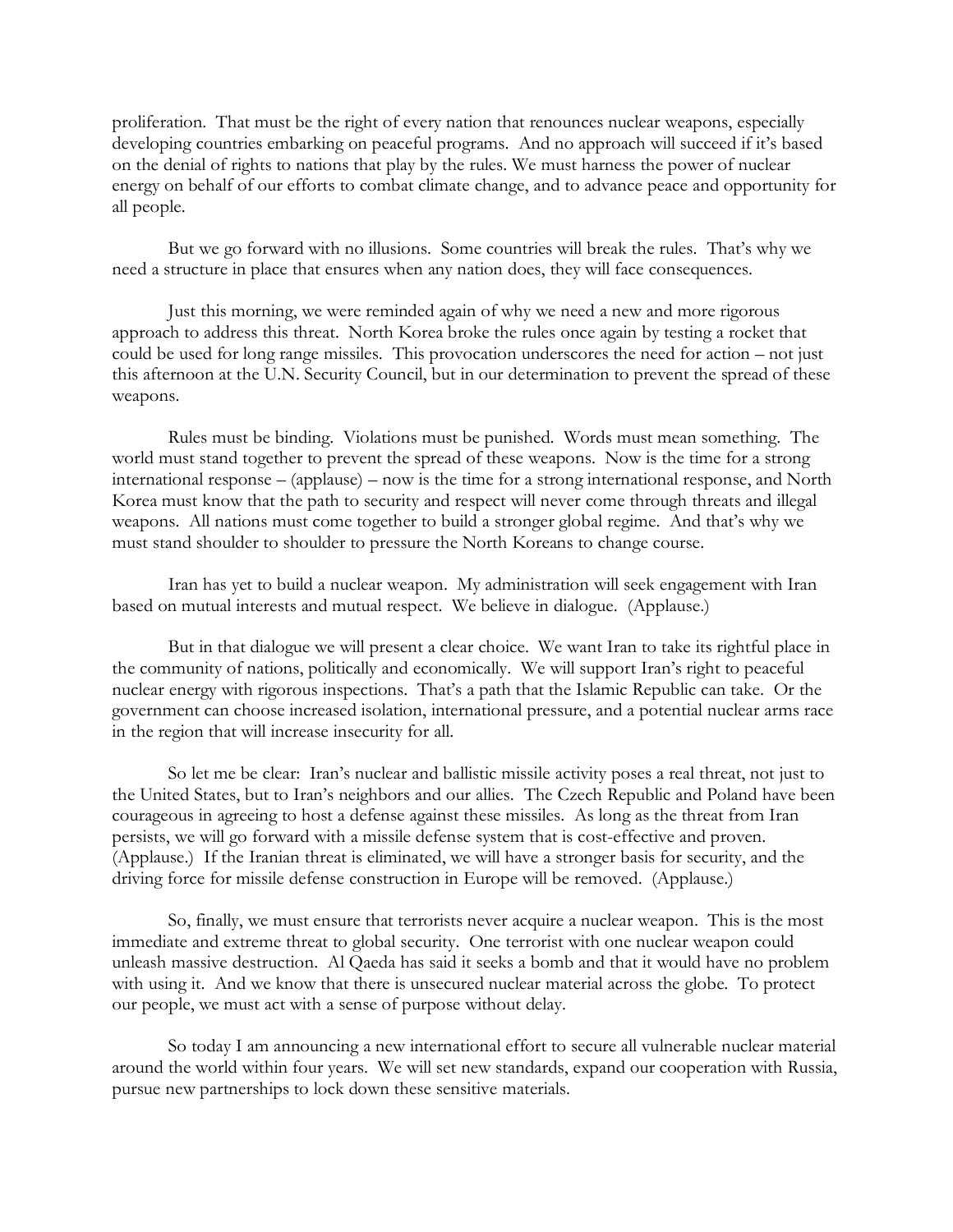We must also build on our efforts to break up black markets, detect and intercept materials in transit, and use financial tools to disrupt this dangerous trade. Because this threat will be lasting, we should come together to turn efforts such as the Proliferation Security Initiative and the Global Initiative to Combat Nuclear Terrorism into durable international institutions. And we should start by having a Global Summit on Nuclear Security that the United States will host within the next year. (Applause.)

Now, I know that there are some who will question whether we can act on such a broad agenda. There are those who doubt whether true international cooperation is possible, given inevitable differences among nations. And there are those who hear talk of a world without nuclear weapons and doubt whether it's worth setting a goal that seems impossible to achieve.

But make no mistake: we know where that road leads. When nations and peoples allow themselves to be defined by their differences, the gulf between them widens. When we fail to pursue peace, then it stays forever beyond our grasp. We know the path when we choose fear over hope. To denounce or shrug off a call for cooperation is an easy but also a cowardly thing to do. That's how wars begin. That's where human progress ends.

There is violence and injustice in our world that must be confronted. We must confront it not by splitting apart, but by standing together as free nations, as free people. (Applause.) I know that a call to arms can stir the souls of men and women more than a call to lay them down, but that is why the voices for peace and progress must be raised together. (Applause.)

Those are the voices that still echo through the streets of Prague. Those are the ghosts of 1968. Those were the joyful sounds of the Velvet Revolution. Those were the Czechs who helped bring down a nuclear-armed empire without firing a shot.

Human destiny will be what we make of it. And here in Prague, let us honor our past by reaching for a better future. Let us bridge our divisions, build upon our hopes, accept our responsibility to leave this world more prosperous and more peaceful than we found it. (Applause.) Together we can do it.

Thank you very much. Thank you, Prague. (Applause.)

(End video segment.)

NAILA BOLUS: Good morning. I'm Naila Bolus with the Ploughshares Fund. And I'm delighted to be chairing this session. Responding to that remarkable speech that we just saw, it's really different to see it actually than to read it.

What we're going to do here is we're going to continue the excellent conversation that George started this morning and we're going to take an international perspective on the speech. Jessica mentioned in her opening remarks that 46 countries are represented here at this conference. And one of the real benefits of the Carnegie Nonproliferation Conference is that we have this incredibly rich gathering of international expertise to learn from and to share in conversation.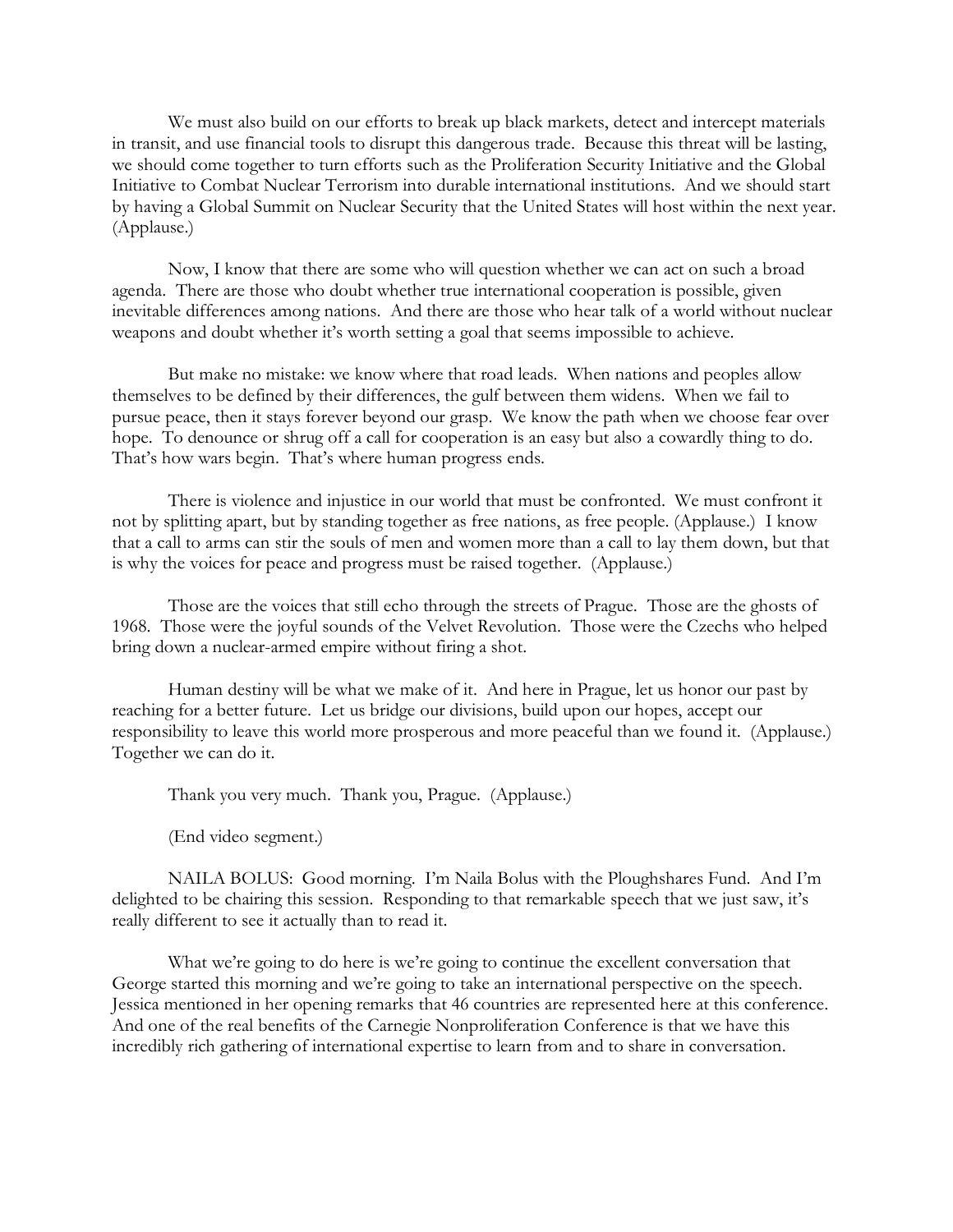So we're going to dig a little bit deeper. We're going to get immediate reactions from this distinguished group of experts here, and also have a discussion about what are our international expectations for the Obama administration.

So joining me, to my right, far right, is Ambassador Peter Gottwald who is the commissioner of the Federal Government for Arms Control and Disarmament in Berlin. And he has a long history of arms control and disarmament diplomacy, including with the United Nations.

Next to him is Rebecca Johnson, who's the executive director of the Acronym Institute for Disarmament Diplomacy in London and renowned expert on the United Nations system and multilateral treaties including the Nonproliferation Treaty and the Comprehensive Test Ban Treaty.

To my left is Vladimir Orlov, who's the founder and president of the PIR center in Moscow and editor-in-chief of the Security Index Journal. And he's really a leading voice on international security and foreign policy issues in Russia and participant in numerous international expert groups.

And to my far left is Dingli Shen, who co-founded China's first nongovernmental program on arms control and regional security at Fudan University in Shanghai. He teaches nonproliferation and international security, and he's an expert on China-U.S. security and their nuclear relationship.

And truth in advertising here, all but Ambassador Gottwald are grantees of Ploughshares Fund. (Laughter.) And it's been our delight to support them.

So we're going to pursue very similar format that George started this morning and have a conversation together. And I thought we would just actually start with the question that George began with and really pick up on the conversation about diminishing the role of nuclear weapons in security policy. Obama pledged that in his speech and said that he would urge others to do the same.

So let's just start with reactions to that. Ambassador Gottwald, let's start with you.

AMBASSADOR PETER GOTTWALD: Thank you, Ms. Naila. And I am very impressed with the speech. I think the president made many very, very valuable points.

And the first one and perhaps the most important one from my perspective is that he really put the question what is the role of nuclear weapons in the  $21<sup>st</sup>$  century at the beginning of his thoughts. And he clearly pointed out that there must be changes to the traditional approach of the last century, and he indicated that the United States will be looking at its own nuclear posture.

And I think this is really the most important point of departure because then some of the questions we also had in the previous panel, what actually can be achieved with nuclear weapons in the 21<sup>st</sup> century, what is the remaining function of deterrence, how is it to be really seen and executed in this century, I think this is what we need to discuss.

BOLUS: Rebecca, thoughts.

REBECCA JOHNSON: Yes. Thank you, Naila. And I'm very pleased to be here.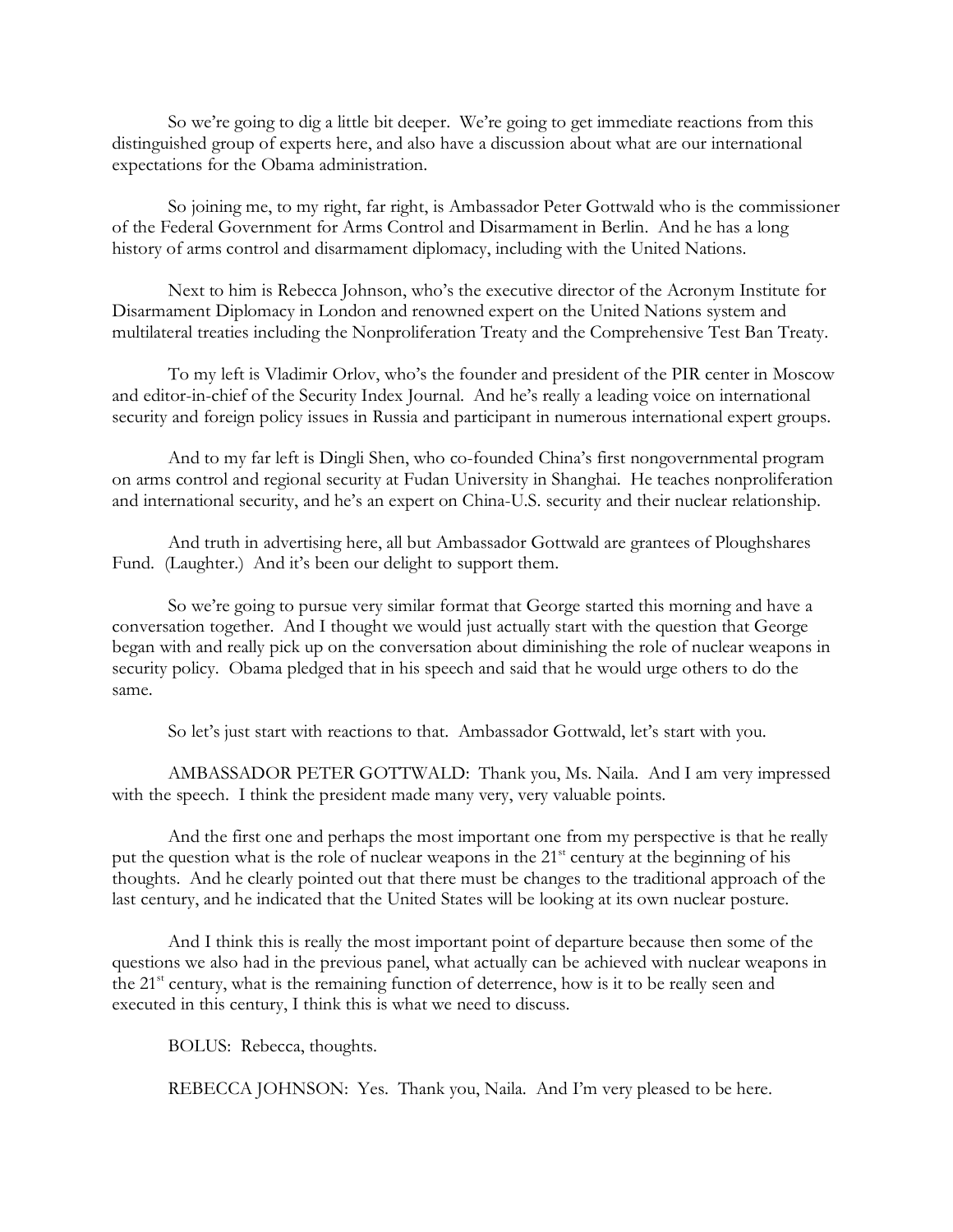I was very impressed with this speech because it shows that the United States actually recognizes the problems of nuclear weapons in the 21<sup>st</sup> century. This was a speech looking forward that offered a strategic vision that didn't just recognize that nuclear weapons are a problem, although it clearly did recognize this.

It associated them with nuclear terrorism, with the threat of potential nuclear use, but actually recognized that getting rid of nuclear weapons would be a security solution, so nuclear weapons seen not as an asset anymore but as a problem. And also by talking about peace and security without nuclear weapons, and by linking security for the United State—and by extension, therefore, for the world—with getting rid of nuclear weapons.

And I think that that was very important. But of course it was a speech of vision and strategy not of the concrete details, because those will have to be worked out and negotiated. But I think there are some real strong messages there coming directly after he was in Strasbourg for the NATO  $60<sup>th</sup>$  anniversary, for NATO to look again at its Strategic Concept and ask these fundamental questions, what is the role of nuclear weapons? Not just for the nuclear weapon states but for those sheltering, if you like, under useless nuclear umbrellas, and to denuclearize now the alliance relationships between the United States and other countries.

BOLUS: Vladimir, this question is going to be central, obviously, to the U.S.-Russian relationship. So maybe you could talk a little bit about your reaction to this call for reducing the role of nuclear weapons and security policy and how you think that the response will play in Russia.

VLADIMIR ORLOV: I think that yesterday's Obama speech was a very good start in the U.S. foreign policy in the new administration. And it is taken as a good start in Moscow with applaud and with expectation that this first initial step will be converted into practical next steps.

But it is true that yesterday's Obama speech started a few days earlier in London when the two presidents actually, Obama and Medvedev, had a joint document, and though it was on the 1<sup>st</sup> of April, I think we were not fooled – (laughter) – and we should take it really seriously that not only one country, which is the United States, but both countries demonstrated leadership – they want to demonstrate leadership in reducing the number of nuclear weapons in the world and both committed to a nuclear-free world, which means that Russia also has reaffirmed her commitment taken under the NPT.

It is true, Naila, that in Russia it is still an open debate. The issue is not that crystal clear what role nuclear weapons should play in the  $21<sup>st</sup>$  century.

But is true that we are moving – and the Russian presidential action helps – we are moving towards better understanding that in this century, even though we still can live with nuclear weapons, their role and their numbers both should be dramatically reduced, better through legally binding agreement first with the United States and later with others.

BOLUS: Dingli, Medvedev wasn't the only leader that Obama met with. He also met with Hu Jintao. And perhaps you could comment on the significance of that meeting and what you see as the future for China-U.S. relations, particularly on nuclear security issues.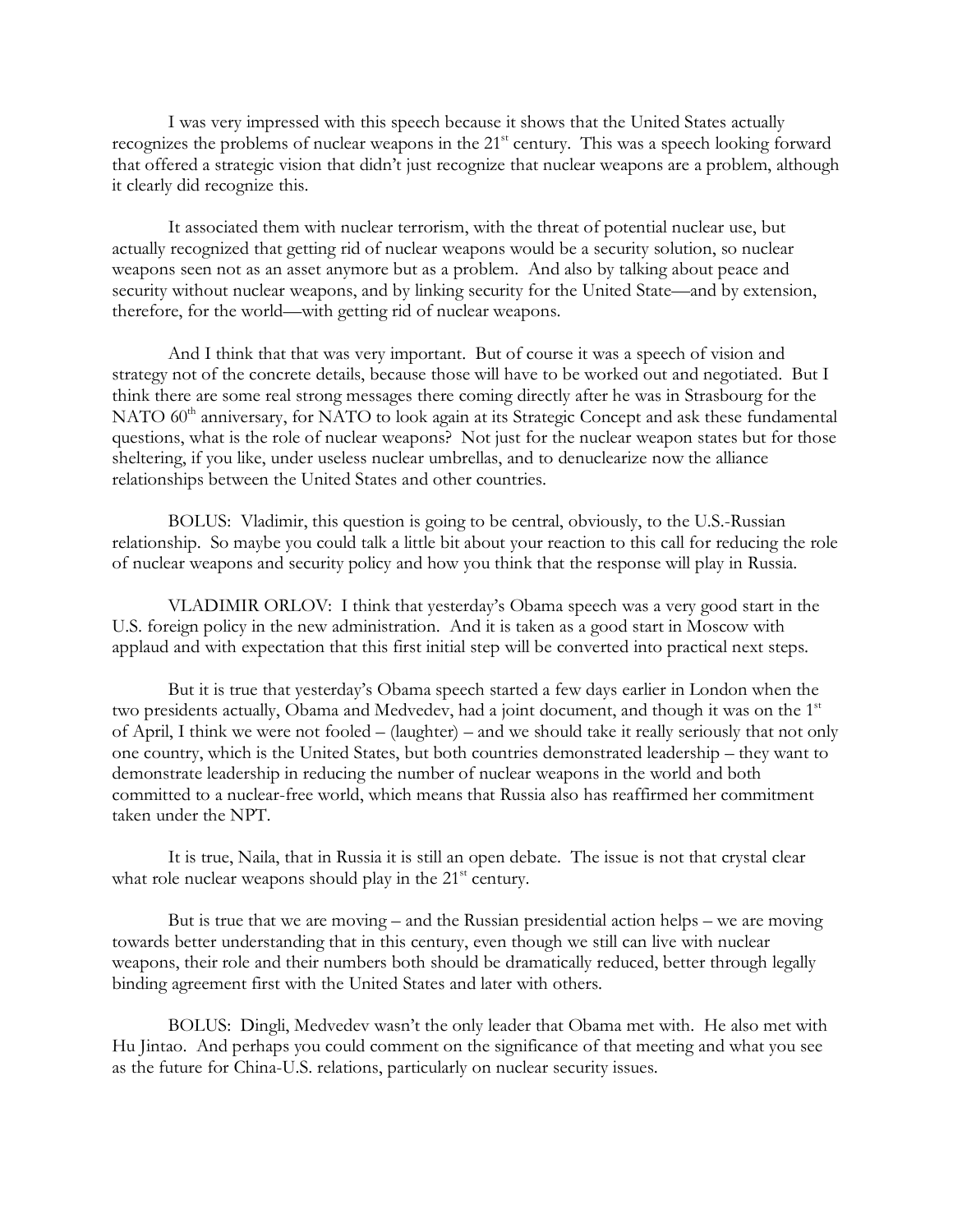DINGLI SHEN: Well, I think the Chinese President Hu Jintao had his first meeting with the new U.S. president and they discussed a whole range of issues: to strengthen the international economic and the financial system, to work together to (ride in the ?) same boat, and also to cooperate, to shoulder the responsibility and the cost.

And I think this is very encouraging for the two countries to appeal to their strategic trust. That would be very helpful in making them to deal with the pressing international security issues like the proliferation, missile shooting, satellite shooting, et cetera.

China and U.S. have lots of suspicion. And it will take time, take cooperation to disperse, to reduce. And this London summit, on the side of the G-20, shall be constructive and helpful.

And turning to President Obama's Prague speech, which is so encouraging – I commend his and this is something we long hoped for, and we have been frustrated for a long time for the lack of such a demonstration of U.S. leadership.

And as the president has outlined a program, in his dream he may not be able to see the total elimination of all nuclear weapons during his tenure but he would have started – (inaudible) – this. I think U.S.-NATO played a leadership role and NATO started to cut dramatically to pave the way for a multilateral global process in which my country shares a responsibility and a cost as well.

BOLUS: Rebecca, I want to come to you because the NPT Preparatory Committee is just around the corner, and, obviously, the review conference is looming large. And the statement that Obama made about clearly committing the United States, the peace and security of the world without nuclear weapons, how does that change the atmosphere for the review conference? Does it change it enough, for example, for new bargains to be had?

JOHNSON: Well, I think it's sending a very strong and a very positive message but we're a year away from the review conference. And so what state parties to that treaty will be looking for is what's on the table. What's being brought to the table? Can the Obama administration ratify the CTBT before the 2010 review conference? What will be the deal between the U.S. and Russia?

Also, what are some of the other key issues that need to be worked on, not principally or not just solely by the United States. In the earlier session, the issue of the Middle East and the resolution of a zone free of nuclear weapons in the Middle East came up. There's going to be those issues that need progress to be made.

There's also, of course, going to be – and again, I noticed he spent quite a bit of time talking about the kind of grand bargain and the balance between the bargain and the need to reassure nonnuclear weapon states both that credible action is taking place on nuclear disarmament and that their concerns about their access to energy are being met while, at the same time, I think that we're going to be seeing more pressure coming on for ways to address the fuel cycle so as to reduce the proliferation transfer from the civil nuclear programs to military.

Now, the words, as he himself said, the words are one thing, and his words were great and gave a lot of hope. But the next step is the concrete actions.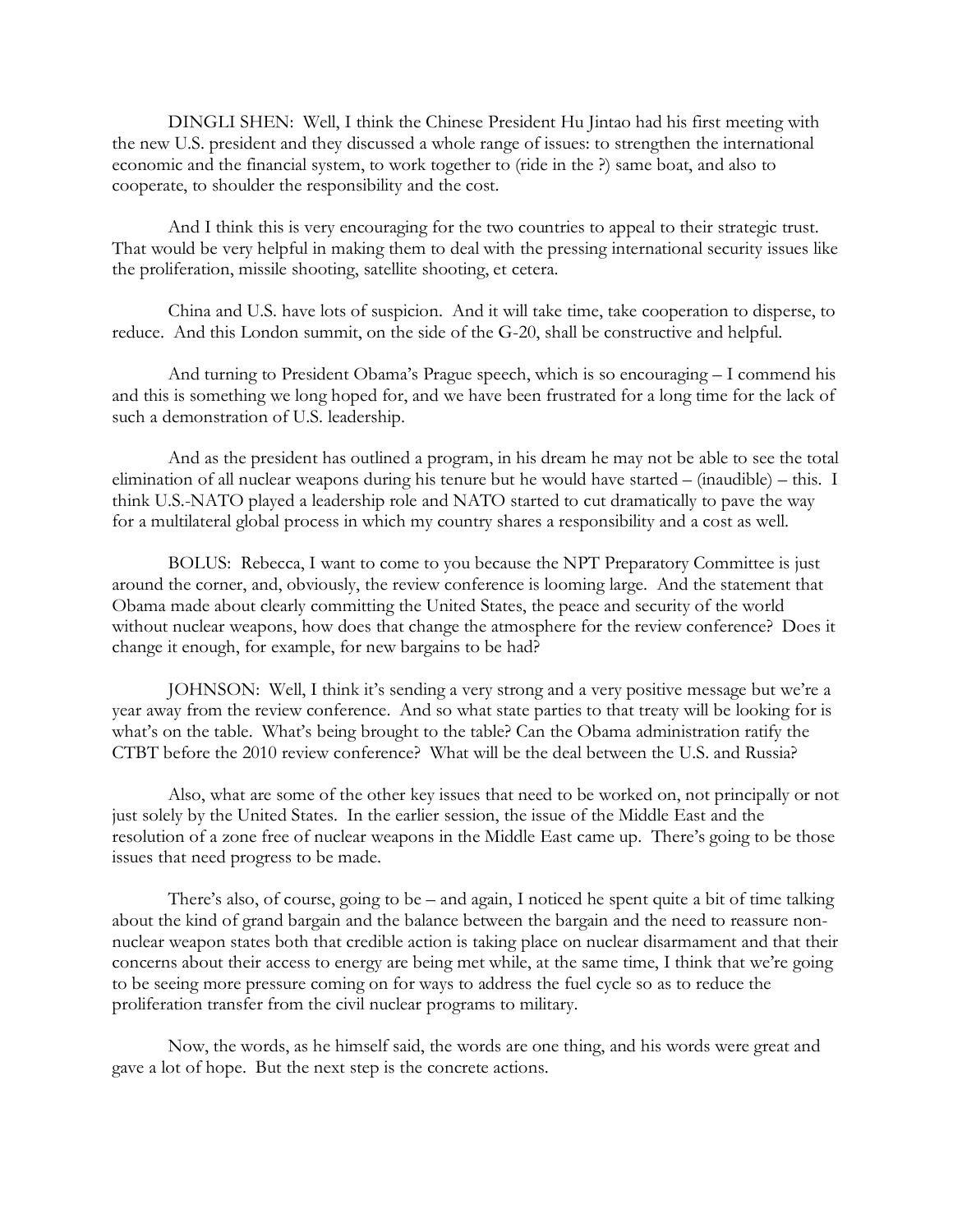Now, everybody does understand that, of course, it isn't up to him whether the Senate will ratify the CTBT. The Senate has to get the 67 votes. His administration has to provide the strategy and the direction. And I was very happy to see that he would say that that he would aggressively provide direction and leadership for this.

But the Senate has to also be convinced. The rest of the world has been convinced that the CTBT is in its security interest. But it would be very helpful if China would ratify, not wait for the United States and other countries. Indonesia still has not – Iran, obviously. There are some that inevitably are probably going to wait until they see what the United States has done.

But let's see some leadership from China, too, because this was also part of the challenge. This is a job where the United States can now take the lead President Obama was recognizing that as the first country to develop and indeed to use nuclear weapons there is a special responsibility. But it is also a responsibility on the other nuclear weapon states and indeed on non-NPT states to engage in this process towards peace and security without nuclear weapons.

BOLUS: Dingli, it would be great if you could respond to that because the language that Obama used was "immediately" and "aggressively" which is the most advanced that we've actually heard him say about this issue. So what about China's response? What about the likelihood of China not waiting until the U.S. ratifies?

SHEN: Well, certainly, I speak in my private capacity.

(Laughter.)

BOLUS: That's right. I meant to say that that's true for everybody here. I forgot to say everyone is speaking in a private capacity.

SHEN: If I would have run the government, we would have competed with the U.S. to do it more aggressively and more quickly. But I'm not the government.

So I try to talk to the government to understand why my government might have not had its mind set yet. And I will continue to do my work to make us do rightful work, to be respected while not hurting our legitimate national security.

That's all. (Laughter.) I want to hope that we want to do great work to do it before the U.S. would do.

 BOLUS: Okay. Great. Ambassador Gottwald, do you agree with Rebecca's characterization of the influence of this on the NPT Review Conference? And maybe you could even go a little bit further and say, well, okay, so what is it that the non-nuclear weapon states are actually looking for. Rebecca said, you know, what will be the deal with U.S. and Russia? What would be positive in the view of key non-nuclear weapon states?

AMB. GOTTWALD: Thank you, Naila. Obviously, taking a cue from the last panel, I'm trying very hard to find a sort of disagreement. It's not easy because on most things I certainly do agree. But maybe I can put a little bit different accent for things.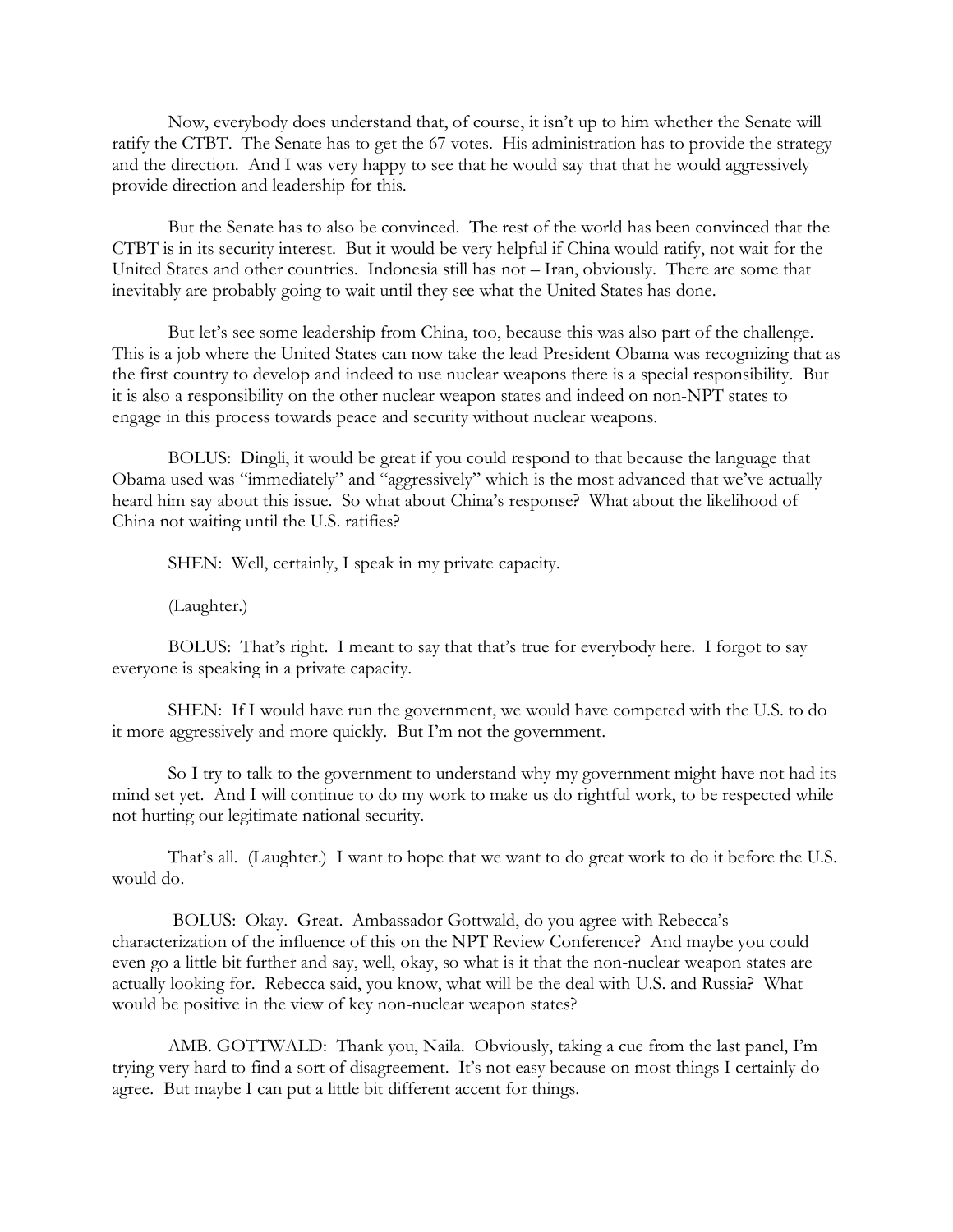First, and there we definitely do agree, there is a very, very high political priority to make the next NPT Review Conference a success. This is by no means self-evident after the failure of the last one, and certainly by the attitudes of most countries' expectations. And in that sense, I agree with you that words are important, but deeds are more important, and that is maybe a little of different accent.

What you really need to  $do$  – and I hinted at that already – is that we change our thinking of issues. And the fact that the president in his speech pointed out so very clearly that the basic bargain of the NPT is sound – that is something which I think many countries were longing for to hear from the United States for a long time, that it has been said so clearly and had it been spelled out that any approach who would deny rightful rights to countries would not succeed. That, I think, is really the message countries have hoped for or was waiting for to hear. And so now we have to see how we implement that.

And I think we all need to move on the right track. And yes, the CTBT is very important, but I don't think it's so important whether it's ratified this year or next year. What is important is that it is ratified. And if that gives China a change to get ahead of the United States, that's fine with me.

And maybe the other countries who can also engage in that race – and I think other elements which are very important and that is something which is a bit more technical for the general audience but for this audience here – I think we all do know that the fissile material cutoff and the whole future of dealing with fissile material is a central element of the overall path to the elimination of nuclear weapons.

And there were some doubts voiced in the first panel this morning whether that is possible. And at the same time, there were some reminders – I think it was Ambassador Brooks sitting here in this chair reminding us it hasn't been really tried. So there is really a big challenge ahead of all of us to engage in that way.

And the first, and for me, at the moment a very, very desirable outcome would be to get the Geneva Conference on Disarmament restarted in its work. And I think this is something where we have no excuses not doing it this year. This is something where we have a proposal on the table by the current chairman from Algeria to get us back into work and clearly one can discuss it.

But at this point, there's not more demanded than to re-come back to the negotiating table and get the work started. That it will take us a long time then to work out all the details is clearly something we all have to accept. But to the CD back into the business of actually negotiating arms control agreement, I think would send a message which we all have some hope will send the right, and, sort of say, emanate the right feeling and the right better motivation into the world. And so that would be my first priority.

BOLUS: When you mentioned CTB, you said it's important we ratify this year or next year but before the review conference.

AMB. GOTTWALD: Not necessarily. I dearly hope to have that happening, but it seems to me the process which the Senate in considering the treaty a second time now, engaging in maybe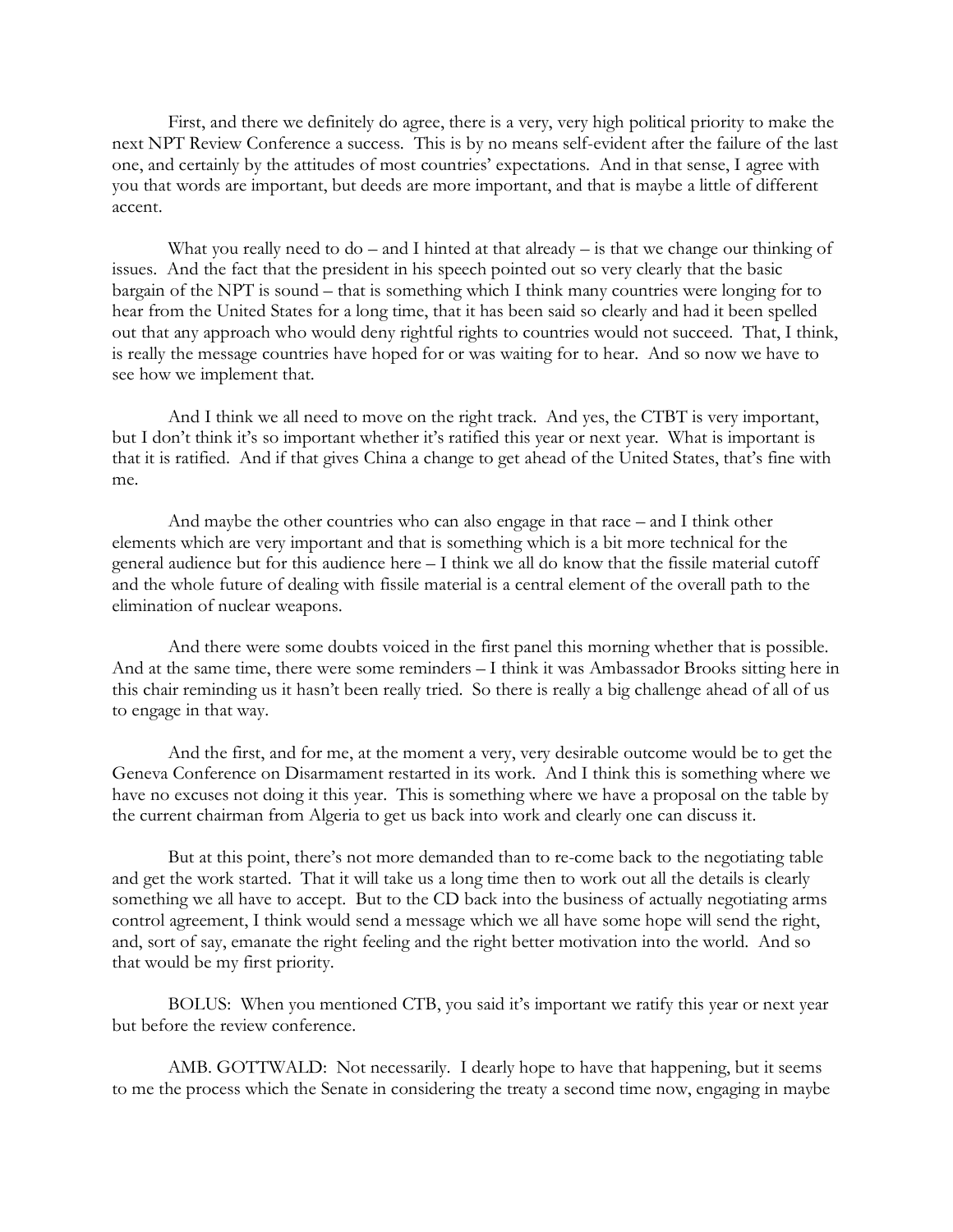can be a very helpful, very important process of actually looking at all the various facets of the equation.

And we heard this morning that there is still a lot of doubt what the right approach would be, an we heard the president in Prague saying that for the foreseeable future at least, the future of the nuclear arsenal in the United States needs to be guaranteed.

So I think these two elements can be brought together, but it's a very different debate from the one which we also hinted at this morning that maybe some were thinking and dreaming of new capacities, maybe even new warheads. I think that all is not necessary. So if you can come to find a consensus in the Senate – or if not a consensus, then at least a vast majority of people thinking that this is the right way to maintain the functioning of nuclear weapons for the time being but certainly dispel any suspicion that there were new ones being built.

I think this would immediately and very well function and fit into what the president's point of departure was and that is that there is a different role for nuclear weapons in the 21<sup>st</sup> century, reducing one, one which really is only one of deterring other nuclear states, agree that other nuclear weapon states reduce their arsenal, of course, that deterrence function is also diminishing.

So I think, actually, the debate in the Senate could be a very welcome continuation in this conference in a way to debate these issues in a very responsive, very central body over some time. And of course, the sooner they come to (puzzle this ?) out, the better.

JOHNSON: But I mean, what I want to say is that, clearly, if the United States has not ratified the CTBT by the start of the NPT Review Conference, the conference isn't going to collapse. What they're going to be looking for is how hard is the United States working towards that, what are the debates, what are the impediments, what are the questions being asked.

And you know, if the questions being asked have to do with the role of nuclear weapons and the positive role that the CTBT plays in the framework of moving towards lower salience, and indeed, towards a world free a of nuclear weapons, then, they will give the U.S., of course, the benefit of a doubt because – and I think everybody agrees that for the U.S. to try ratification and fail a second time would be the worst possible scenario. So I think after a speech like this, people will trust that President Obama wants to get this ratified. We want to see who he puts in place and the strategy to do that.

But people understand that legislatures have minds of their own and you have to work carefully with them, and the timing has to be right to get the votes through the Senate. And if that means after the NPT Review Conference next year, then so be it.

But, you know, there would be disappointment I think – it would be fair to say that. But I think there would be understanding if what they saw was that the administration had a plan in place.

BOLUS: Great. Let's turn to the deep cuts agenda. So, in this speech, Obama again reiterated the commitment to negotiate a new START agreement. We saw that with the Obama and Medvedev statement. And then set the stage for further cuts. So what is your sense of what's possible in the follow-on stage?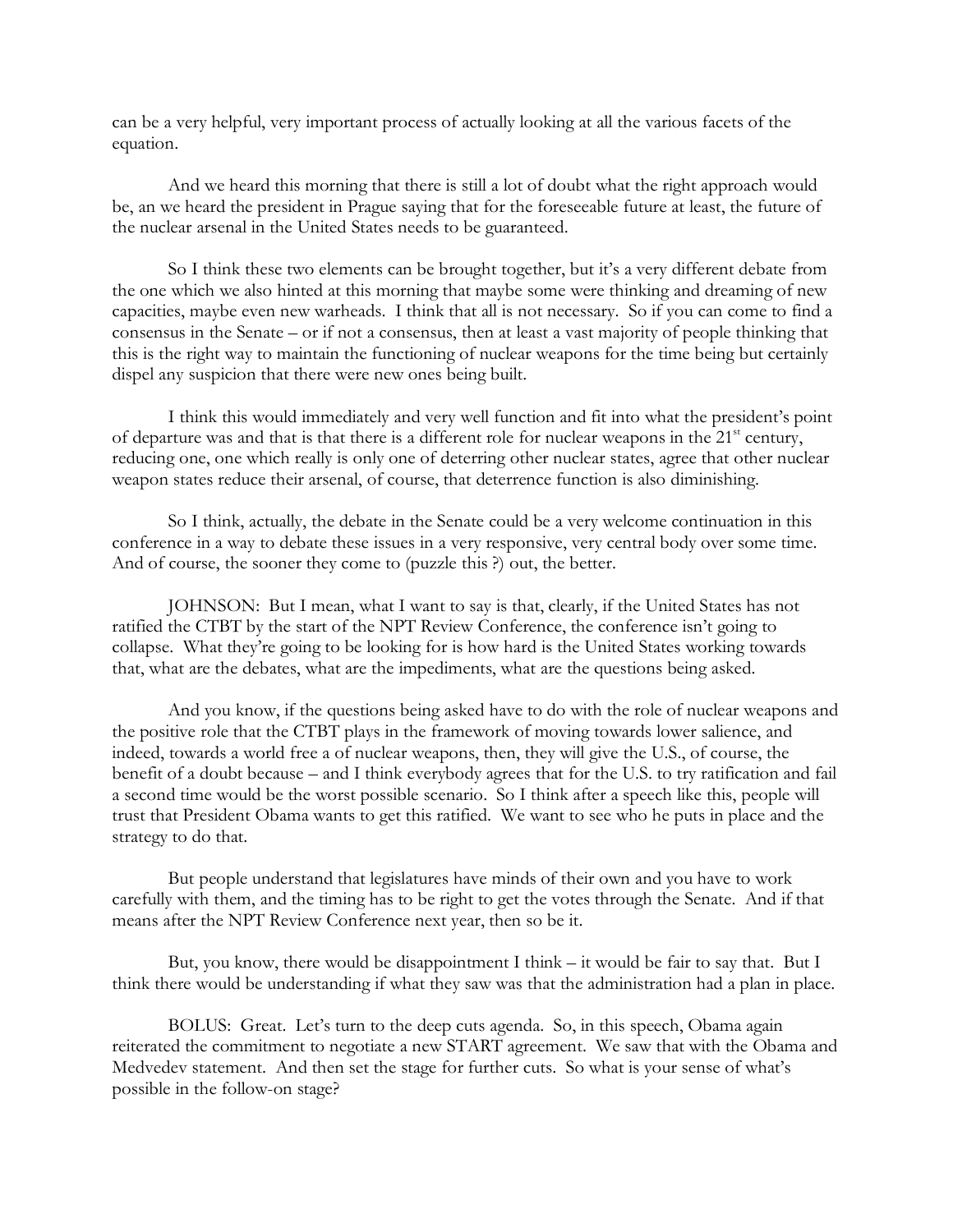ORLOV: I think, Naila, first of all, as we started discussing it in a very positive mode, right, we should not forget that there will be really many bumps on the road and there will be many obstacles. The road is not that easy towards further cuts whether there will be really deep cuts or first symbolic and then really deep cuts.

I think that for us, in Russia, timetable matters. And what we now discussed about CTBT, I think it's even more true about a post-START treaty. We want to have it in December, by December, not only, and I would say less, because by that time, START I expires.

More importantly, we want to have it before the NPT Review Conference really to give an example that we not only talk together, not only work together, but we agree and have legally binding commitments together with the United States on further counts.

But on the bumps, on those obstacles, I would say we still have a very vague agenda of negotiations with the United States, clearly going to all the levels. And I think that the Russian MOD and General Staff are still working on the clear ideas, what lower level's good for them should be good for the treaty and for Russia and for international climate. But certainly, we have more or less understanding as the treaty has some draft forms already in Moscow.

Having said that, we want clear interconnection between offensive and defensive. We want clear interconnection between strategic arms reduction and missile defense. And yesterday's Obama speech was not bad in that sense. We got the message. The message basically repeats Obama's message Medvedev got from him in a letter, but it doesn't go further. It mentions actually missile defense, cost effective, but still which may be in place. I think we would need progress here.

Even more important question is –

BOLUS: What would you like to see?

ORLOV: What I would like to see? I clearly would like to see either dismantlement of any missile defense in its current form, or very clear freeze on missile defense. The word "freeze" I think could help much more than the current wording we've heard from Obama yesterday. But coming back from offensive and defensive, one more thing is strategic weapons, which can be used not only in nuclear but in conventional format. And here is a message we do not get yet from Washington, D.C.

We, in Moscow, would love to hear it. We understand it takes you time to formulate it. That not only nuclear disarmament matters, though it matters for all the purposes we are discussing, but very dramatic reductions in military expenditure in the world. This is where United States clearly, even more than in nuclear disarmament should take the lead. And here we don't hear that. Reductions in nuclear, but actually the same or even high budget in conventional programs.

Prime Minister Putin in Davos said, "Financial crisis is a good time to make decisions on deep cuts on military budgets." I understand we cannot put it in the START, post-START context exactly, but if or when these decisions are made in Washington, these steps are made in Washington, the climate for START and the climate for further post-START, let's say, step three, step four on really deep cuts, not symbolically deep cuts, then it would be much easy, both for the Russian military, more important for the current and future generation of Russian political leaders.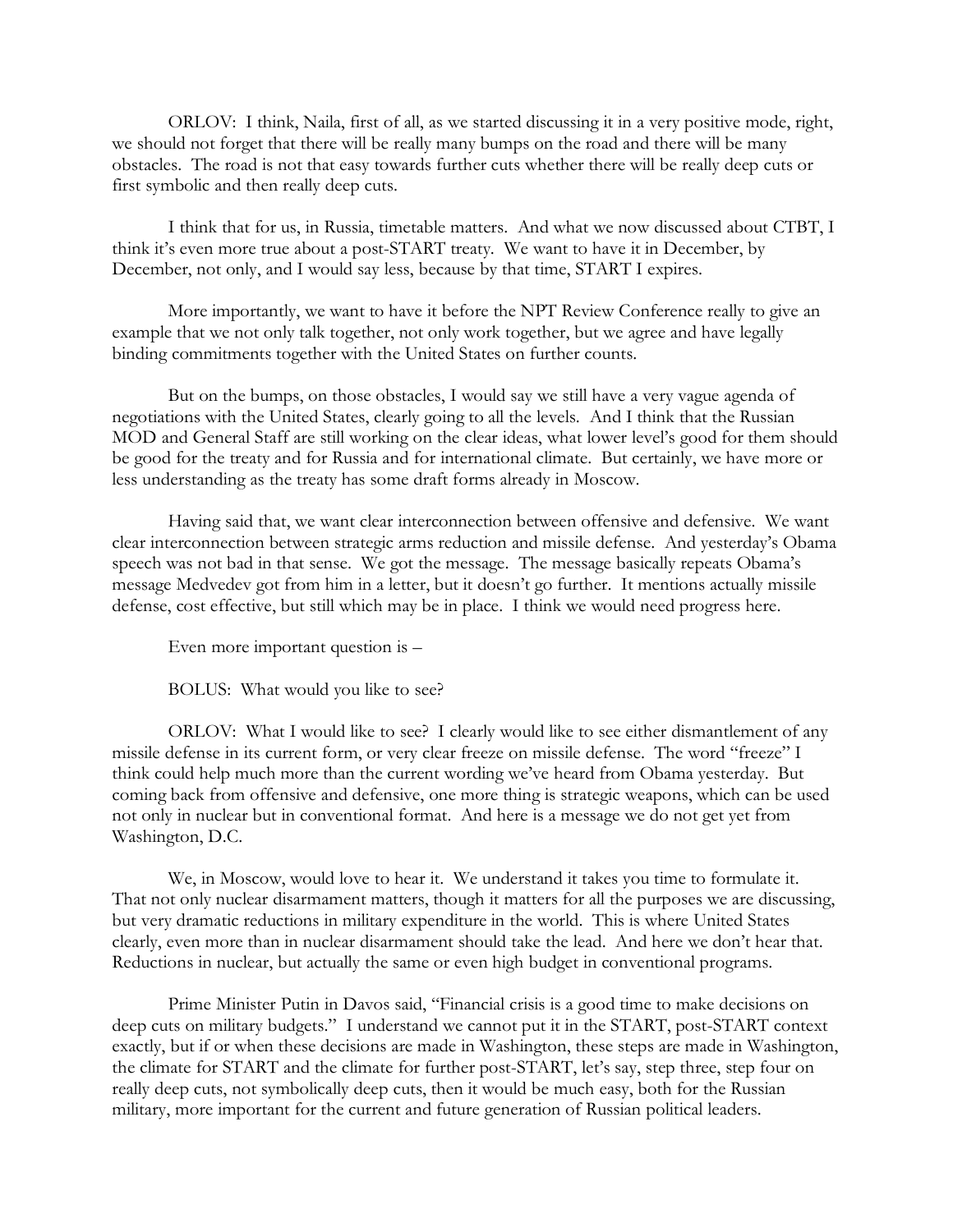BOLUS: Dingli, what do you want to see with U.S.-Russian reductions?

SHEN: I think it's an excessive possessing of nuclear weapons by both the U.S. and Russia are unnecessary for their national security. They do not want to bring harm to others by having so many nuclear weapons. And they do not need to retaliate with so many nuclear weapons against another country. And as they have advanced this conventional weaponry to achieve basically the same purpose, by keeping so many nuclear weapons simply sends the wrong signal that nuclear weapons are important. And that initial rise is a purpose for nonproliferation and to make medium nuclear weapons states more hesitant to the progress.

So I think it's for their own interests to cut – deep cut strategic system. And then, at the central level, if U.S. and the Russian would cut to 1,000, probably they would be more hesitant to go further if the medium nuclear weapons states would not be engaged. And that's something probably four years, five years, or 10 years later.

But the  $-$  (inaudible)  $-$  deeper cut is to commit to such cutting would send their signal to medium nuclear weapon states in terms of their own nuclear weapon development and modernization and to put a cap in terms of the effort. And that's good for the global nuclear security and for global nuclear nonproliferation.

I heard two gentlemen from Russia mention this morning in terms of nuclear cuts and the question of advanced conventional weaponry. I think other countries may have the same question and concern, but my country may – before addressing that would have the other question of the strategic offense and defense. The missile defense, the militarization of space and to mount spacebased missile defense capability could simply make the medium nuclear weapon state less willing to address their early engagement in a multilateral process. And this is probably what it'll be the security concern the medium states would like to address strategic balance and strategic offense and defense balance.

BOLUS: Do you agree with Dingli's characterization of the deep cuts agenda and the timing?

JOHNSON: To a large sense, yes – well I certainly agree that as we reduce the nuclear weapons, there has to be the recognition that there are other elements to this. And one of the aspects of the speech that I also found most disappointing was referred to by both Dingli and Vladimir, which was about missile defense, particularly given that he was saying this in Prague, where we know that more than 70 percent of the Czech people do not want a missile defense base, a tracking base in their country. They don't want a U.S. military or foreign military base there at all. And that they were practically prepared to bring down their government over this issue.

Now, the United States needs to recognize that issues like missile defense in a context where there are still significant numbers of nuclear weapons exacerbate the situation because they degrade the sense that the smaller countries, particularly China, have about their deterrence.

Now, I don't have to buy into that notion of deterrence to recognize that the U.S. needs to build confidence on other areas, and in terms of its role in the world. But here again, I actually thought that the speech had a number of interesting other elements, the recognition that peace and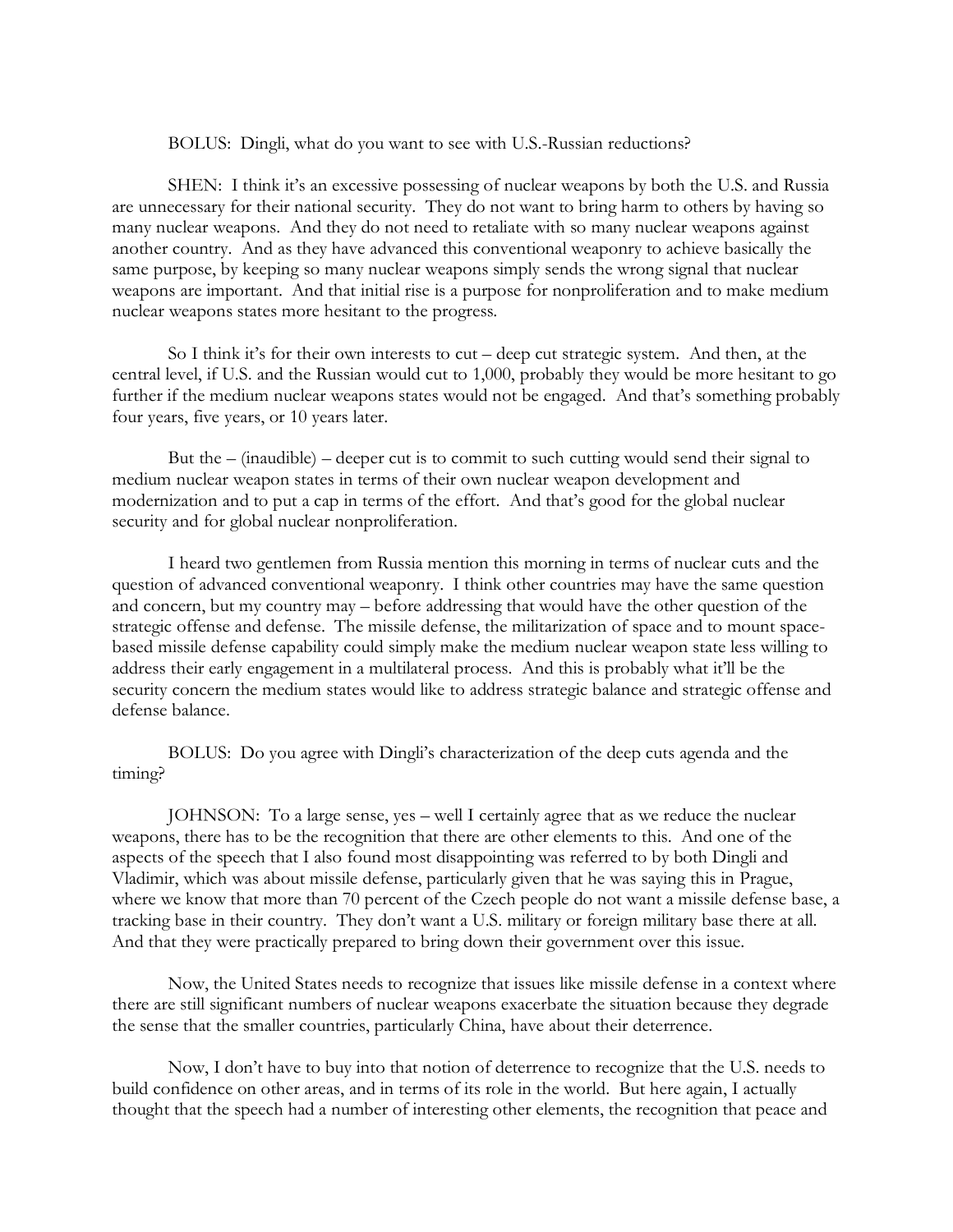security was a collective endeavor. It isn't just the endeavor of the United States as a world policeman. It's actually an endeavor that the United States is prepared to take a leadership position, of course. That's important. That's necessary.

But it's a collective endeavor. And so you're moving to the sense of security as being collective, and this was actually very much a way to move the debate on a bit, but I think it's important because we've been hearing some of these same things now for over a year coming from the British government. The messages are still – are very strong. And again, Gordon Brown made, I think, a very important speech on the  $17<sup>th</sup>$  of March also about the grand bargain, also referring to the fact that we cannot afford another failure in 2010 of the NPT review process. We just about managed to deal with it in 2005 because people understood the reasons. But in 2010, we need to show that the nonproliferation regimes—which means also the disarmament regime—are strong and are moving forward.

Now, Gordon Brown talked about the values of security and talked constitutively about collective security and recognized that we're not saying, you have to do one step before you can do another. We're actually saying these things are interconnected. So you have to be dealing with the concerns raised by the past administration's aggressive posture with regard to the potential weaponization of space, with regard to missile defense and particularly the bases in Poland and the Czech Republic, and with regard to the build up and the use of U.S. conventional force in the world. You have to deal with that and provide a recognition that the United States is looking at security as a whole differently and looking at security as a partner with the rest of the world and not attempting to be a boss.

AMB. GOTTWALD: I would very much agree that security today, of course, in 21<sup>st</sup> century is very differently defined than it has been in the past. It is definitely a situation which depends on many variables. There's energy. There's climate. There are elements which have been – much less been seen in the past. So it is very important. I think this is actually the reason why the speech could be delivered at this point that we deal with each other in a different way than we did it during the Cold War.

And so arms control, of course, is never operating in a void. It is part of the living environment around us and as much as, of course, during the time of the Cold War Germany would have been afraid of the Soviet Union, as much as it's inconceivable today that there would be a military attack by, say, large amounts of tanks coming from Russia to Germany. So we are living in a different world. But one thing which I think one needs to point out talking about nuclear disarmament is what the president said in his speech very, very I think impressively, that one nuclear weapon exploded, detonated is one too many.

And in that sense, if you had tens of thousands of tanks in the arsenal that are rusting away, it's not that much of a problem. But if one bomb gets to the wrong people, then it is. And that is why I think one has to see it in a somewhat different aspect that we need to draw down the arsenals and starting with the strategic arsenals is very good. It's excellent. Of course, we have a time limit here by the expire of the START treaty. At the same time, there are thousands of sub-strategic nuclear weapons around for which the military rationale is even flimsier, if I may say that, than for the other ones. And those need to be approached as well and we need to find ways to deal with these weapons. And I think what has been debated in the first panel this morning about different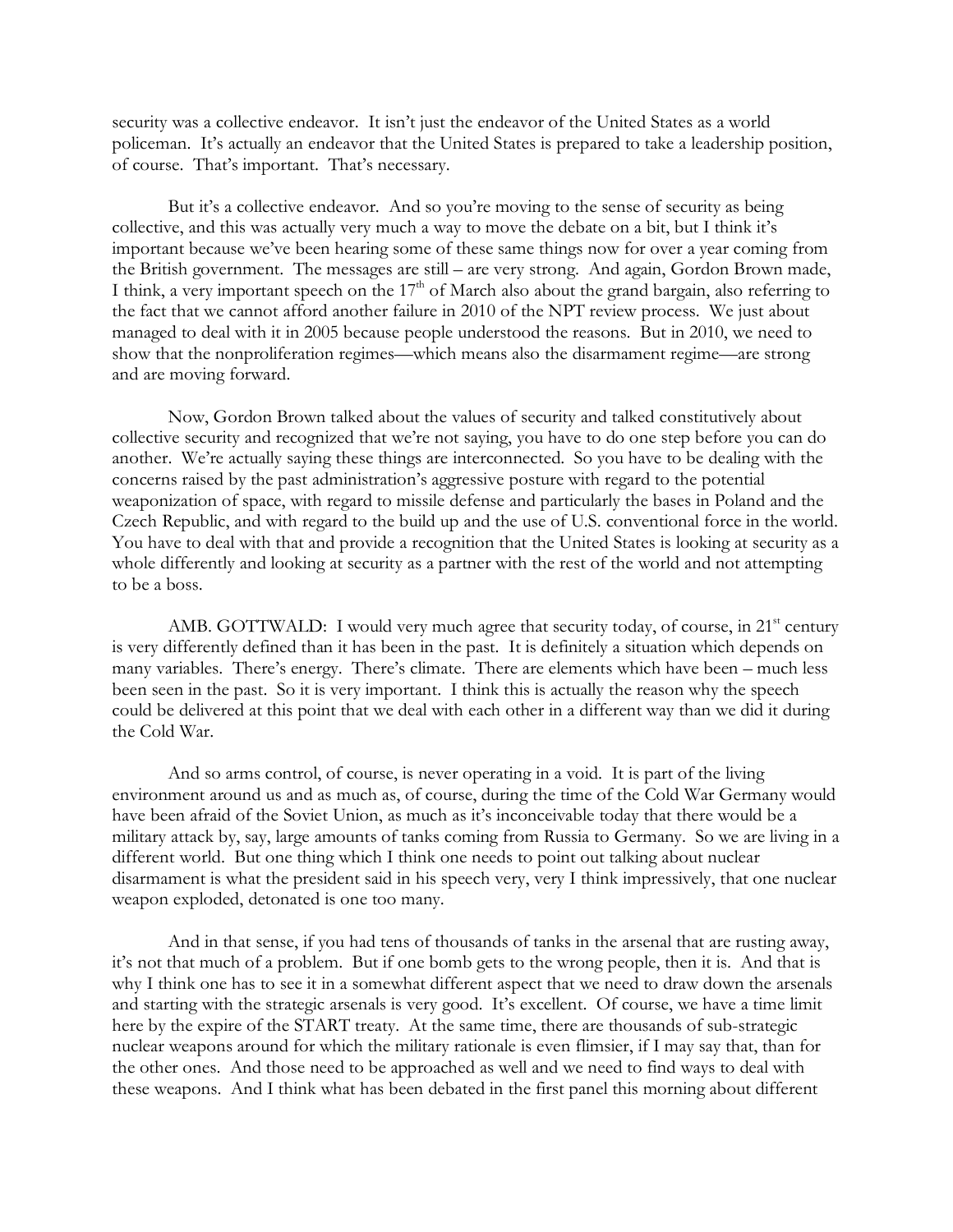perceptions of deterrence and security; this is a very important debate. And clearly there are different perceptions and they can and must be put on the table.

And again, if you go down to the bottom of them, I think there are very few instances and scenarios which could be defined and which knowing that your allies have a nuclear weapon to protect you is really such a comforting thought. I'm not excluding that still these scenarios might be existing, but they are diminishing. There are fewer and fewer of them. And that is something which we need to realize. Of course, all the military conflicts we are actually engaging at the moment, whether it is Afghanistan or whether that has to be in Iraq, or whether it's struggling with terrorism in other parts of the world, it's inconceivable that nuclear weapons would be a positive contribution or could be a great threat if the terrorists would get hold of them.

But so in that sense, we really do live in a world where having few nuclear weapons, we would be in a safer world. And that is the debate we need to lead and that is, in a way, what I also thought of when I referred to advice and consent of the Senate and the CTBT because that is a wonderful opportunity to have actually that debate and the nuclear posture of the United States is another one.

#### BOLUS: Exactly right.

JOHNSON: But there's a qualitative dimension to this debate that we keep missing out and I think Patricia Lewis mentioned this in her question in the earlier session, which about the use of nuclear weapons. That's not just about the first use because the first use implies that there is a retaliatory use of nuclear weapons that is justified. But let's actually pause for a moment and think. Where and how in the current – in the security arena, in the security challenges that we face  $$ climate change, terrorism, water resources– all of this range of security threats, including potentially some more traditional  $20<sup>th</sup>$  century kind of security threats – but where in any of those scenarios would the use of nuclear weapons actually bring about a security positive, rather than actually making things worse? Because that, I think, is the aspect of it that's missing when he talks about reducing the role of nuclear weapons.

This is the role and the salience of nuclear weapons. This is the qualitative dimension that goes beyond brining the numbers down. That is, of course, important. But we still are dealing with a world where nuclear weapons have a perception of status for power and force projection whether in a regional context or internationally. And as long as they have that status, there will be countries and indeed terrorists who will seek to get hold of those weapons to provide those kinds of perceived benefits.

Now, if we stigmatize nuclear weapons use, if we actually make it a crime against humanity, if we bring security assurances into the 21<sup>st</sup> century too, by making them universally applicable. So it's not just up to the nuclear weapons states, as the five declared NPT states, to promise not to use nuclear weapons and indeed to promise to come to the aid of any country threatened or attacked with nuclear weapons. This should be a responsibility for all of us, for all of the countries and indeed all the citizens. We need to bring those elements, those qualitative dimensions that underpin the attractiveness of the weapons still and therefore underpin proliferation. We need to bring those also into the 21<sup>st</sup> century because those changes will reinforce the deep cuts and the treaties like the CTBT and the fissile material treaty. If we deal with use, we will actually be dealing with the core attractiveness and role of nuclear weapons in a way that has not yet been done.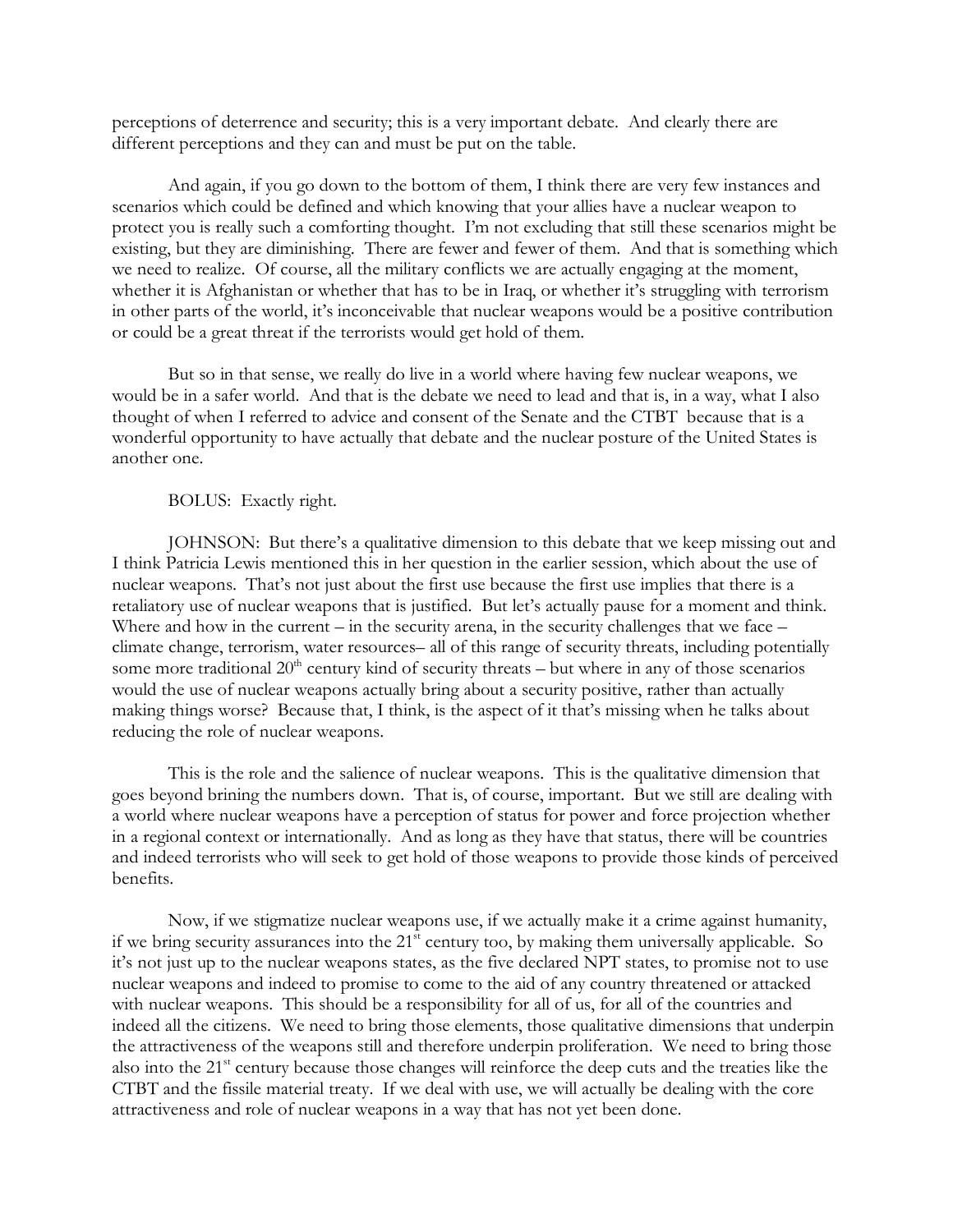BOLUS: I want to ask – invite you to come and give your comments or your questions. So if you would come and line up at the microphone. And then I just wanted to – actually people are moving quickly, so rather than ask a question, which I was going to do, why don't we start over here.

Q: Bill Potter from the Monterey Institute. I want to thank Naila and the panelists for a very engaging discussion. And it certainly is nice to hear the much more warm and fuzzy commentary, both on the U.S.-Russian relationship and disarmament more generally. But I wanted to press Vladimir Orlov a little bit on a point which has to do with the extent to which we can make progress primarily in the arms control sector, without also taking account of other "bumps in the road" – your expression – in the U.S.-Russian relationship and clearly missile defense is one.

But I was somewhat surprised that you didn't also make reference to NATO enlargement. And so I would be interested in your views on the possibility of keeping the NATO enlargement issue separate from this important arms control and disarmament dimension. And also perhaps if Ambassador Gottwald wanted to comment on the extent to which NATO will be accommodating in this regard. Thank you.

ORLOV: Thank you, Bill. Easy questions, particularly as we have some very important differences with the current U.S. administration or generally with the United States on certain interests. And for instance, if you look at 1<sup>st</sup> of April joint statement, it is mentioned there that, yes, Russian and United States have differences on Georgia. A little further on, it puts in a more positive fashion. More importantly for me, even more important is, of course, future of Ukraine. And when we look at how all these agenda issues can look and try to remember CFE Treaty, new security architecture in Europe and new security treaty for Europe proposed by Russia.

So the list is much bigger than what we discussed this morning and what we probably will be discussing at the conference. And it is absolutely true that therefore us, as experts either in governments or nongovernmental, nuclear issues are something important per se for the leaderships everything is interconnected. And of course, nothing will be put in a treaty related to strategic arms control which will be related NATO enlargement, nothing like that. But it is true that if we do not see, we in Russia, agreement with the United States on the core issues you mentioned – NATO enlargement – Dingli mentioned naturally outer space issues, which are no less important for us. So it's Europe or its outer space, its conventional weapons, probably something else on the agenda as well. We will not be able to move fast and smooth towards real significant reductions.

What we probably will have then, again, if we do not have agreement of Finlandization of the Ukraine for instance and certain other countries, we will still have a good chance to have by the end of this year a new treaty. But we will have a certain high risk that the treaty would have that smell of SORT Treaty, which would mean we will have another political declaration. We don't need it. We really want figures. And the draft of the treaty we are looking at now probably we'll be discussing with U.S. negotiators very shortly. Yes, we will work on the specific figures. We will work on specific mechanisms of verification and so on and so forth. So it should be different from SORT, very much different. And should pro-START, not SORT-less, but there is a certain and significant risk that we will not have that meet in the START if we do not agree on other items of the strategic regime.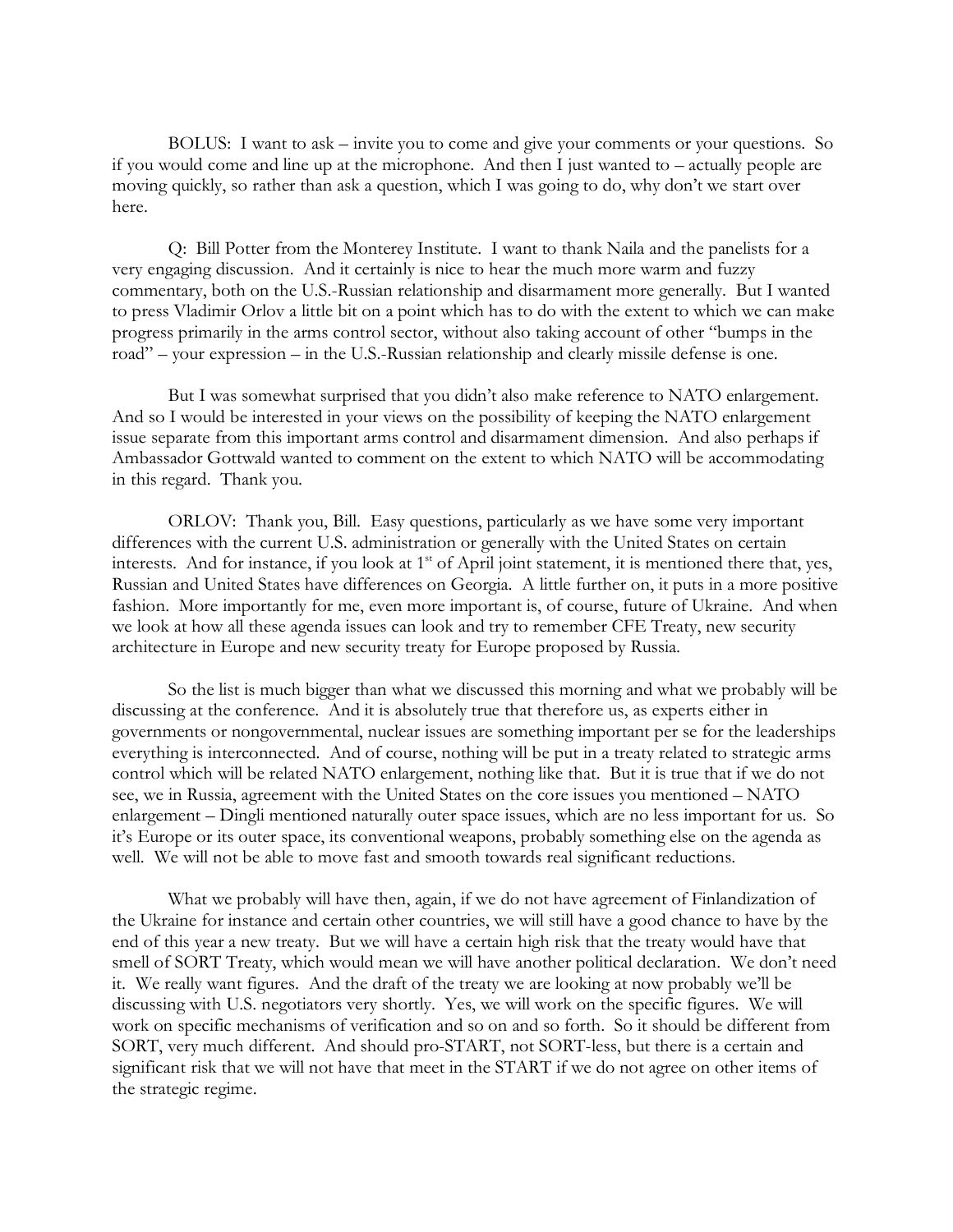But even more important, that currently we are discussing some levels little bit above 1,000, right? When we plan to go for deeper reductions, let's say let's look beyond 2009, beyond 2010 review conference, then we certainly should take into account more and more issues, which are not directly related to nuclear.

And one footnote and I will stop here. That of course, when we look at NATO enlargement, when we look at Europe security architecture, we put a question to our U.S. partners. We put a question to our European and NATO partners. Shouldn't we really bring not only the letter, but the spirit of the NPT in a sound, legally binding format prohibiting deployment of nuclear weapons with exceptional strategic bonds outside of national territories? Isn't it really time? And probably it's not that difficult as it may seem.

AMB. GOTTWALD: Very briefly on NATO. As we had a very successful, I believe, NATO summit last week in Germany and France, which in itself I think is highly symbolic and significant, we have to realize that NATO is seen very differently today still in Moscow than it is seen in Prague, than it's seen in Warsaw and in Paris and in other places. That is clearly something we need to work on. That is one of the tasks we have to, say, build a new perception of the  $21<sup>st</sup>$ century. We will have to have this debate internally in NATO on the new strategic concept, which we've been tasked to and this summit will be an opportunity to do that. At the same time, the NATO-Russia Council is going to provide us a new opportunity to engage on these issues. And I'm confident that we have a chance of narrowing our views, bringing them closer together and coming to a closer common perception of security. Of course the Medvedev proposals for European security architecture play a big role in that. So it'd be a huge task to that and be aware of it.

BOLUS: All right, thank you. I'm going to cut the cues off where they are now and I think we'll take two questions at a time because otherwise we're going to run out of time. So let's start over here and then, Chris, we'll go to you.

Q: Thank you. My name is Christian – (inaudible) – U.S. Consortium. My question is sort of a follow up of the comment made by the gentleman from Russia. I spent one year at the Monterey Institute and we would talk about nuclear weapons pretty much all the time. And we had sometimes debates about nuclear weapons in Europe. And we would discuss about the role of the nuclear weapons, for example, in Germany and how a potential decision by Germany or U.S. to withdraw the weapons from the German territory could trigger an effect in other European countries – (inaudible) – weapons on there.

So basically my question to Mr. Gottwald, following up, as I mentioned, with the comment before, under which circumstances or under which European architecture would you foresee at some point in the future as a contribution to Article 6 and nuclear disarmament and nonproliferation that the number X of weapons that are in German territory could be withdrawn because this could potentially – since Germany's the leader, let's say, of the European side of NATO – that could potentially influence the impact of other countries where – non-nuclear weapons states where weapons are deployed. Thank you.

#### BOLUS: Chris?

Q: My name is Christopher Chyba. I'm from Princeton University. We've had a discussion in this panel and the earlier panel this morning about extended deterrence and the importance if the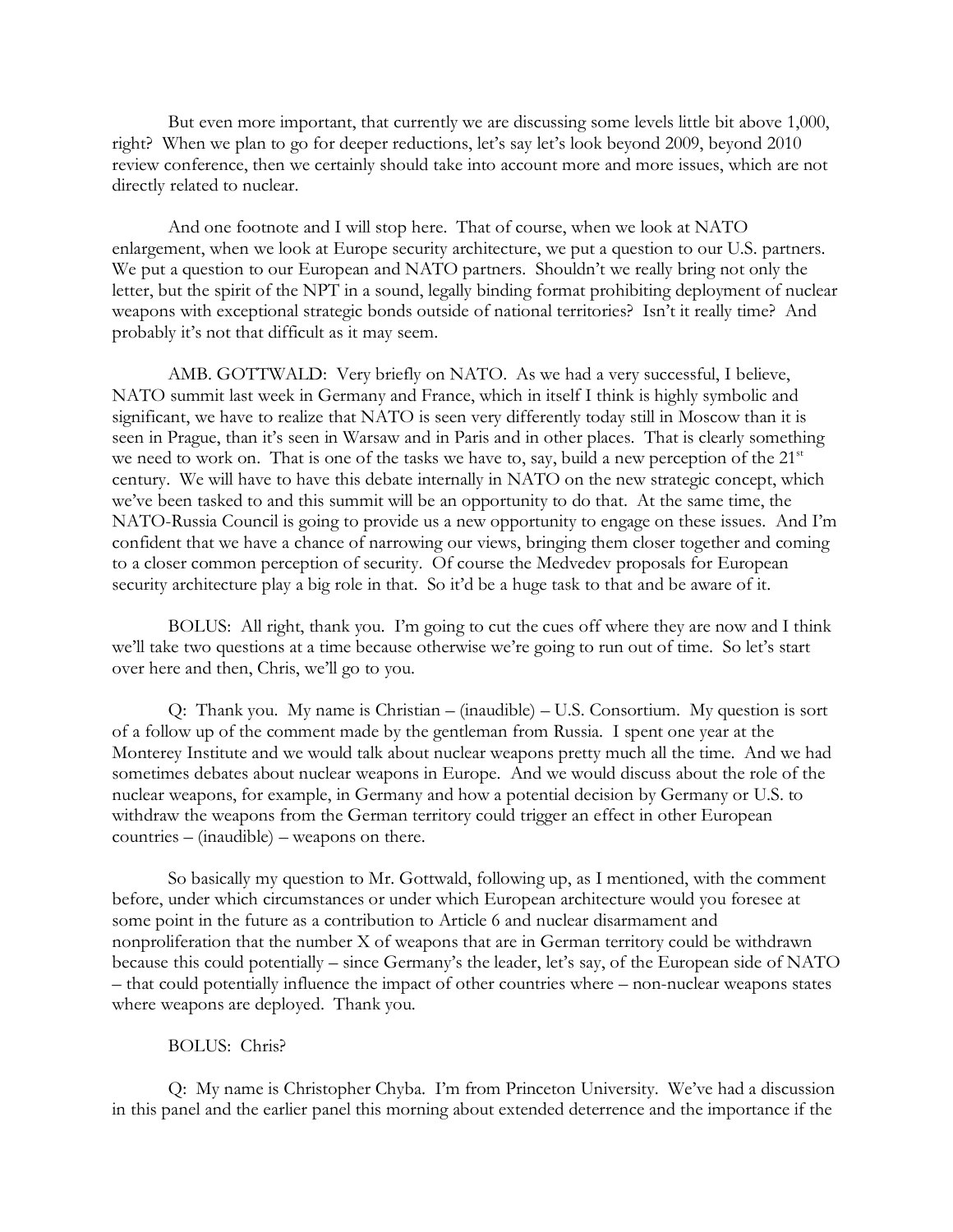United States, in particular, goes towards deep cuts in managing that process carefully with those countries are – that receive security assurances from the U.S. so that we don't inadvertently drive proliferation in the part of some of those countries. Oddly, in that conversation, we haven't yet discussed the role of other nuclear powers in reassuring those countries that currently rely on U.S. extended deterrence after all for a reason of concern about the role of other countries in their region.

So my question is for Dingli Shen. If the U.S. and Russia succeed in deep cuts, perhaps not in the immediate term, as Vladimir was suggesting, but in a somewhat slightly longer term, what reassurances about the future of northeast Asian security can you imagine China giving to Japan and the Republic of Korea? Less in the likelihood that those countries would feel like they need to pursue their own nuclear weapons programs.

BOLUS: Great. Peter, we'll start with you.

AMB. GOTTWALD: On the issue of nuclear weapons in Europe, obviously NATO is an alliance, so there will be no decisions by Germany, but there can be decisions by the alliance. I indicated before that there is a place for consideration of tactical nuclear weapons in the debate on a drawdown of nuclear weapons in total. So clearly those who are proposing that and among others this has been done by Henry Kissinger and his associates and by his German, their German counterparts – (inaudible) – Genscher – (inaudible) – and Helmut Schmidt, so this is something which is stimulating debate, but it's one which needs to be conducted in NATO and we need to come to common conclusions, which are acceptable to all NATO allies. So this is a way to approach it.

BOLUS: Did you want to comment quickly on that?

JOHNSON: I completely agree with the point that Vladimir made that it really is time for the remaining U.S. nuclear weapons, both assigned directly to NATO and the U.S. weapons under U.S. control to be removed out from Europe. I don't think it requires a treaty, to be honest. I think it requires a decision by NATO and now is the time. NATO has had its  $60<sup>th</sup>$  anniversary shindig in Strasbourg. It's launching looking at its strategic concept. And the nuclear weapons really do not and should not have an ongoing role in NATO security.

But let me go from that into just a comment on Chris' question about deterrence because again I think we're still in an old debate where deterrence is associated with the possession of nuclear weapons. In fact, in my country you can't say that Britain has a nuclear weapon because the government only has a nuclear deterrent. And so you can't even logically ask the question, does that deterrent deter? But it clearly doesn't. We've been – we've had all sorts of problems since we had nuclear weapons where we had to go to war and all this is – but – so we – first of all, we have to start talking about nuclear weapons and not just nuclear deterrence.

Secondly, we have to recognize that deterrence is a multifaceted thing. It has many elements – diplomatic, political, also military – and that we have to look at the different roles of those other components. And the fact is that over 180 countries in the world do not have a nuclear deterrent and actually over 100 of them don't even have a nuclear umbrella providing extended deterrence and yet I believe that most of those countries have deterrence in other forms, in terms of their alliances with neighbors and with other countries, in terms of how they address conflicts, again with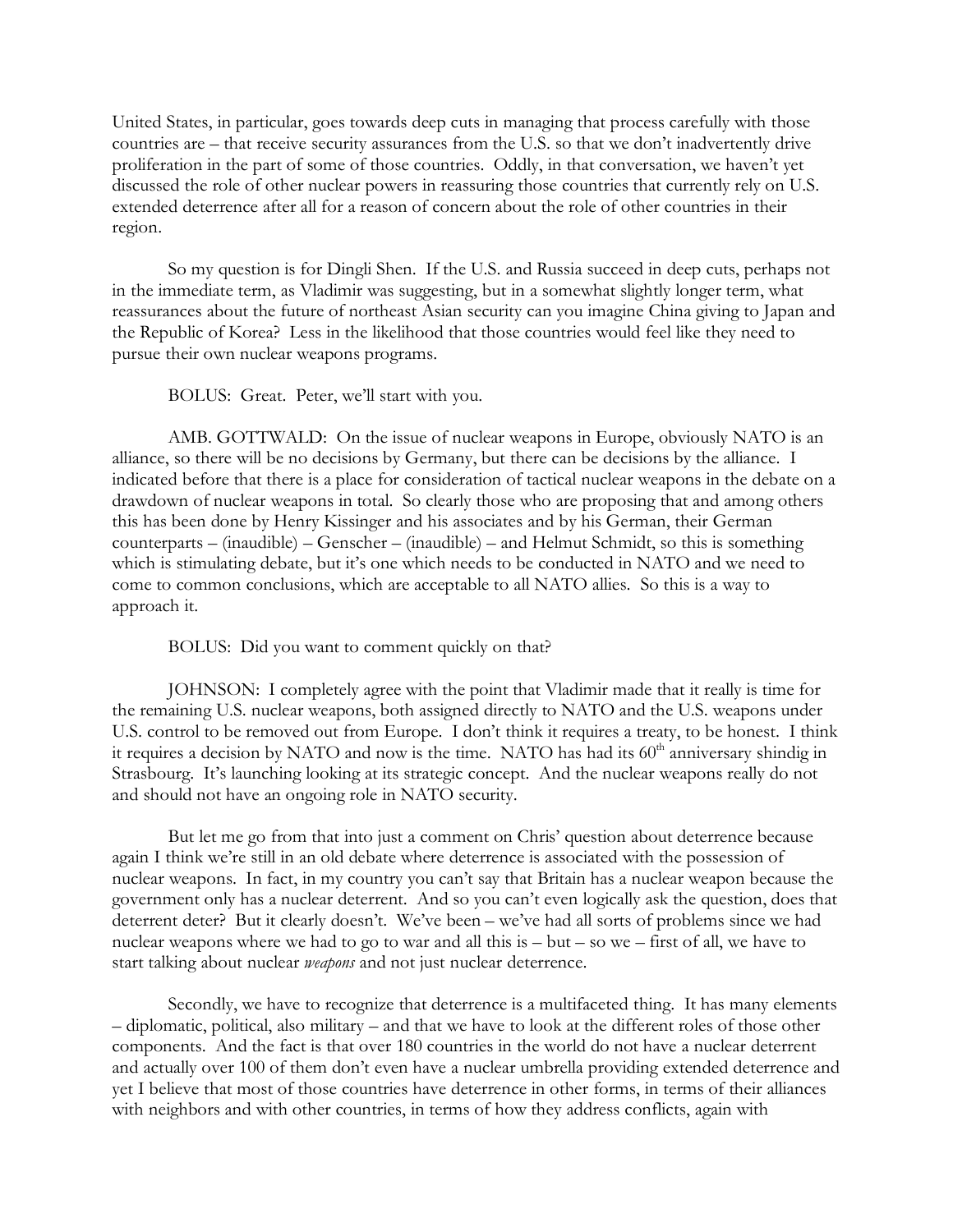neighbors and with other adversaries, and the kind of trading relationships and the way they build relations. I think the European Union played a far greater role in building peace and security in Europe and indeed in deterring war in Europe since the Second World War than the NATO nuclear weapons could possibly have done.

So we need to get out of that old thinking and into a recognition that we have a lot of other tools that we can use and we have a lot of very much larger security threats and challenges where we need to be working collectively.

#### BOLUS: Thanks, Dingli?

SHEN: Concerning Chris' question, another point – first that China has no-first-use policy toward nuclear weapon states. Both Japan and South Korea use to aspire to – at least to develop a nuclear weapon after the end of Second World War. These are on the record. But what it's understood is at the present time they are not pursuing nuclear weapon. So as long as this remains the case, our no-first-use policy would apply to them.

China would not bring trouble with them in a nuclear fashion to them.

Of course, some people may not trust China. That's another matter. That's our declaratory position. But point two, they are also U.S. allies and U.S. may have withdrawn tactical nuclear weapons from their territory or from areas close to their territory. But U.S. may still have strategic systems deployed on their territory or close to their territory. That's a complicated calculation. If U.S. were the first to strike, honoring its promise, against another nuclear weapon state and it launched such a system from the U.S. nuclear weapon base in Japan or South Korea, then we have to study how to handle this. Should that attacked nuclear weapons state committed to no first use by not striking back to the attacking base on the allies territory or we should retaliate against the nuclear protected per se. So these are very theoretical and nasty. We should elaborate, discuss.

And a third, in 1995, to assure the success for permanent extension of the NPT, China not only reiterated its no-first-use and no-use commitment, so-called active security assurances, but China has also made for the first time its positive security assurances as the following. If a certain NPT non-nuclear weapon state signatory should be attacked by a nuclear weapon, China would work with the rest of world community and the U.N. Security Council framework to contribute to retaliation in order to protect all nonnuclear weapon states that have joined NPT. So that's China's positive security assurances. But that did not state if we should jointly launch our nuclear weapon against a nuclear weapon aggressor force.

I think given the ever increasing economic or cultural engagement between all these countries, it's simply theoretical that a nuclear weapon would ever be used amongst these states. But – (inaudible) – that ever theoretical possibility. But to make institution arrangement to make such a possibility zero. I think China, Japan, South Korea, U.S., et cetera, and Northeast Asia should convene a security dialogue in order to build – possibly on the basis Six-Party Talk – to build a regional security framework in which all party would commit to regional no first use. U.S. would not launch a nuclear hostility against other region based nuclear weapons states under whatever circumstance, conventional or unconventional. I think U.S. has a capacity. And that would help Japan and South Korea to be relieved of possible security pressure in the aftermath of successful completion of the U.S.-Russia further strategic disarmament.